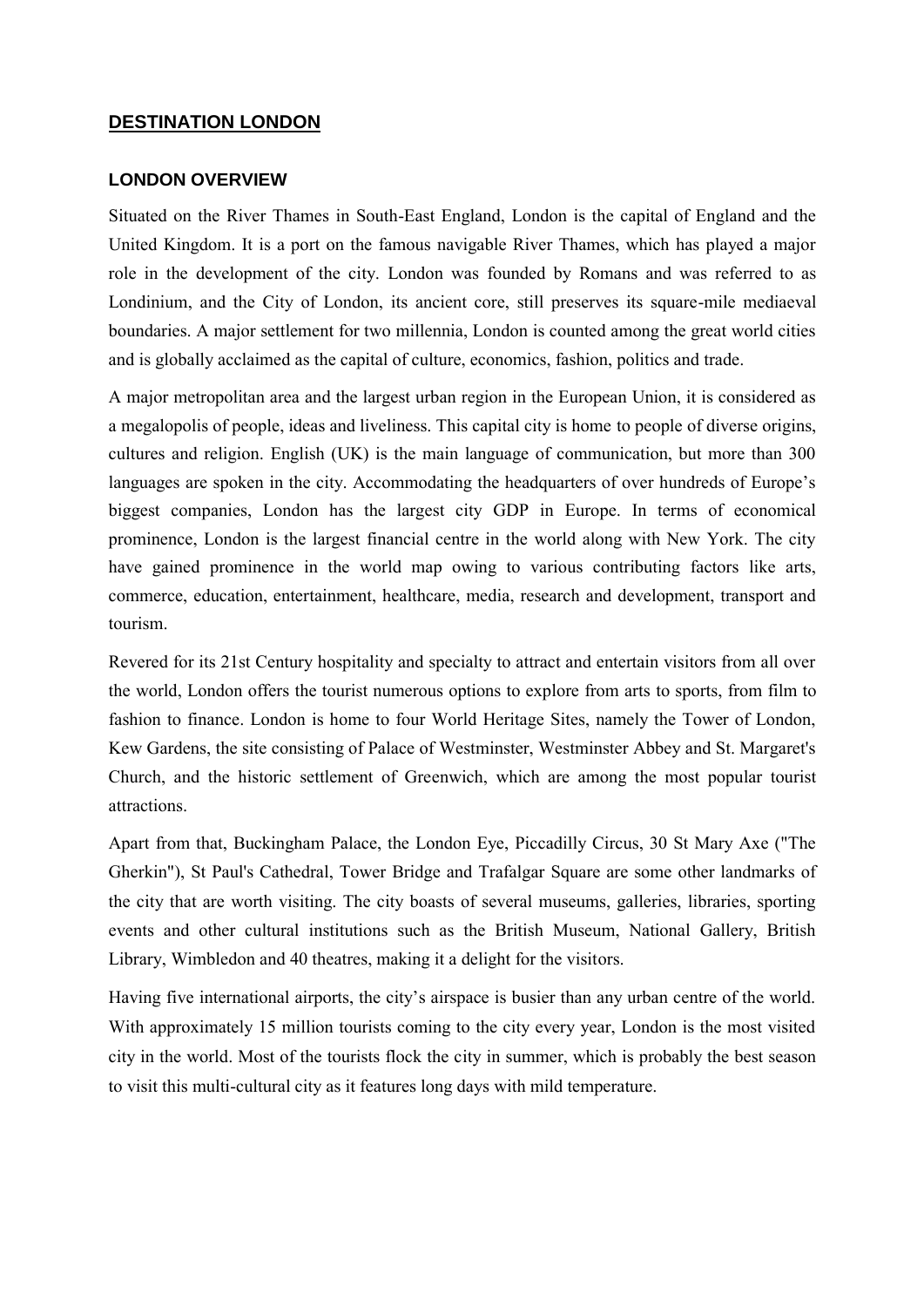#### **Hotel Overview**

Accommodation in London ranges from budget hotels, resorts to luxury and boutiques. There are various hotels in London with 2 star, 4 star or 5 star ratings, which are in close proximity with the city airport, like Hilton, Sheraton and Holiday Inn near Heathrow airport and Travelodge, Hilton and others at Gatwick. Some of the luxury hotels in London like The Berkeley, Browns hotel, Claridge"s and The Landmark London, are quite near from the Marylebone station.

London consists of some of the most luxurious hotels that even provide certain special offers depending on the occasions. Tourists have the option of staying in international hotel chains likes of Hilton, Marriott, Radisson, Sheraton and Holiday Inn in London. The budget hotel chains like easyHotel, Express by Holiday Inn, Ibis, Novotel, Premier Inn, Ramada Encore and Travelodge, which are popular among travelers for providing luxury at affordable rates. These hotels provide facilities within an economical budget and sometime provide the options of combining the stay with concert tickets at a cheaper cost.

Accommodation in London also includes business class hotels that can provide facilities for clear thinking and relaxation as well for business professionals. Some of the popular business class hotels include Radisson Edwardian New Province Wharf and Jumeirah Carlton Hotel, which offer facilities of spa and waterside terrace to high class dining facilities aptly suited for business professionals.

The city boasts of a large variety of chains both traditional and modern, where facilities keep on varying especially during the festive seasons, when the tourist inflow is at its maximum. The prices of most of the hotels may vary as per the peak tourists" seasons that are from June to September.

## **THINGS TO DO**

#### **Things to Do - Overview**

Tourists have numerous options when it comes to choosing things to do in London, right from visiting world heritage sites, world famous landmarks, royal palaces, museums, parks, theatres, sports venues, concert halls, shops to dining in hundreds of restaurants with cuisines from around the world. Travellers use the London Pass Card for getting free entry to more than 50 attractions in London including museums, historic ships, zoos, and gardens. There are various tourist attractions in London like the Buckingham Palace, the London Eye, St Paul's Cathedral, the Tower of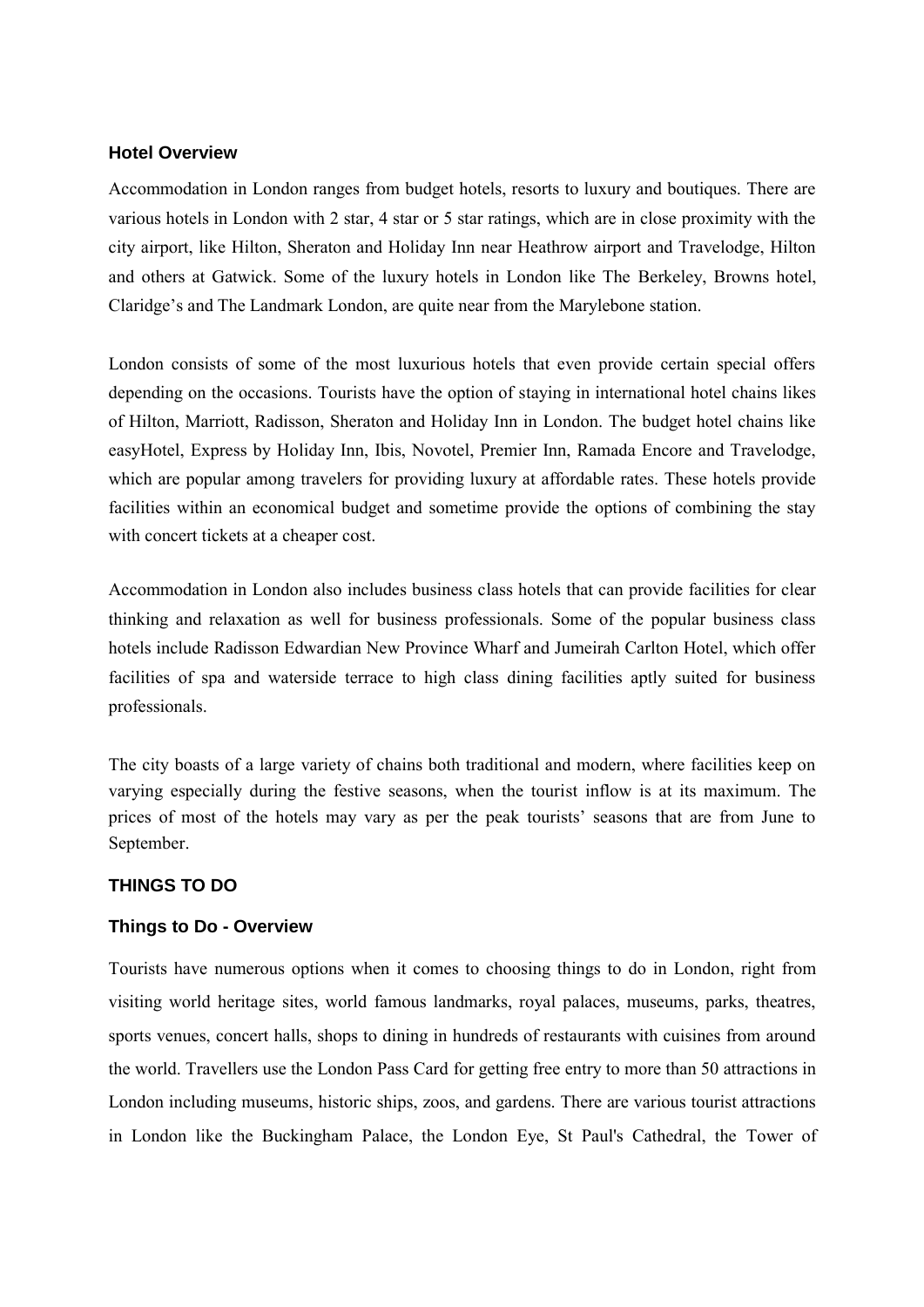London, Westminster Abbey and the Palace of Westminster including Big Ben, Madame Tussauds Wax Museum and others, which are a must-visit.

The city is home to some world-class museums and galleries. In fact, it is the only city among the conventional alpha world cities - i.e. London, New York, Tokyo and Paris, where there are no entrance fees for visiting the majority of museums. British Museum, National Gallery, National Portrait Gallery, Tate Modern, Natural History Museum, Tate Britain and museums in Greenwich are some of the famous museums and galleries that provide free entrance.

Many tourists visit Royal Parks in London for taking a walk, which usually starts at Paddington station leading to Kensington Gardens, Hyde Park, Green Park (passing Buckingham Palace) and St James Park. Then one heads through Trafalgar Square, crossing the River Thames to the South Bank and Waterloo Station. The whole area can be strolled in about half a day and there are numerous places to sit, drink, eat, and stop en route for taking occasional breaks.

There are numerous parks like the Royal Parks of Hyde Park, Kensington Gardens, Regent's Park, Royal Parks of Green Park and St. James's Park and Richmond Park, which are popular among nature lovers. London also offers the travellers option to embark on various tours like open top bus tour, London Ducktours, London Film Location Tours, New London Tours (by foot) or Architectural Tours to discover the city.

The football fanatics visit the city to watch home matches among the 20+ professional football clubs in London, including the biggest EPL clubs like Arsenal, Chelsea, Fulham, Tottenham Hotspur and West Ham United. A prior bookings is required to watch the bigger clubs play, whereas the smaller clubs offers the facility to pay at the gate before the match. London is the ultimate shopping destination for shopaholics with famous shopping places like Harrods, Oxford Street, Regent Street and Bond Street, where anything available in the world is present.

Cultural magazines like Time Out London, provides complete information about the cultural offerings of the city like performing arts, museums, exhibitions, clubs, eateries and numerous others including the show times and current attractions. Alternatively, the website http://www.timeout.com/london/ provides all details and even tickets for major events happening in London, enabling the tourists to make the most of the city"s cultural richness and events galore.

## **Sightseeing - Overview**

Rich in cultural heritage, London is home to numerous remarkable tourist attractions and landmarks from all eras of its history. The colourful Royal pageantry with the Changing of the Guard at Buckingham Palace and on Horse Guards Parade are a major attraction for visitors.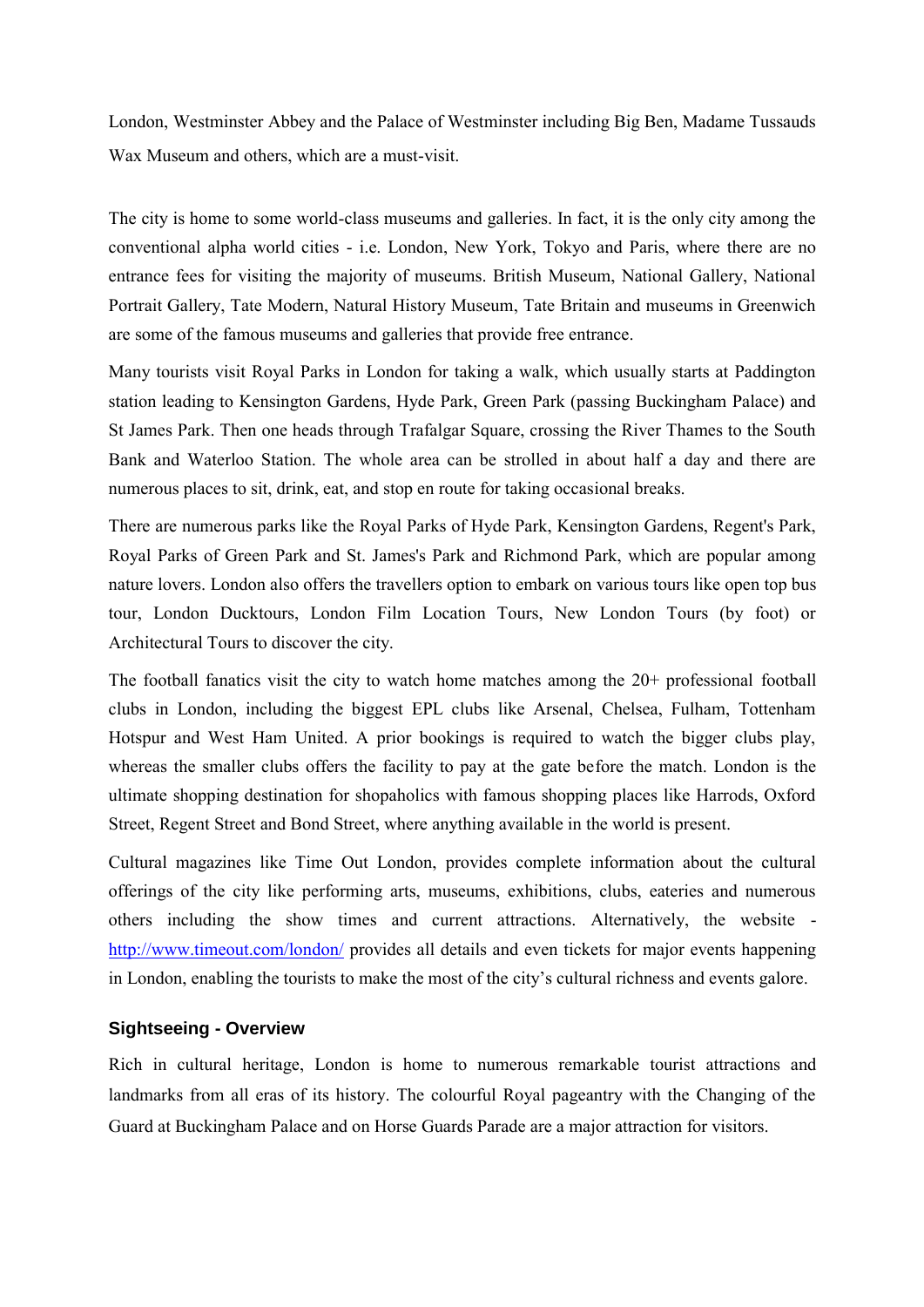Many tourists visit the city during August and September to visit the illustrious Buckingham Palace, which is open for visitors at that time.

The Houses of Parliament and the famous clock tower housing the Big Ben are a must-visit. Other popular sightseeing London options include the London Bridge and the Tower of London with colourful 'Beefeaters', British Museum, Princess Diana's memorial and the famous Madame Tussauds. Tourists also prefer a relaxing picnic at Hamstead Health and Kew Garden along with a ride on the London Eye.

Tourists avail the London Pass (www.londonpass.com) for getting free entry to more than 50 attractions and sightseeing in London, including the London Aquarium, Hampton Court Palace, Tower of London and Buckingham Palace in summer. Available for one, two, three or six days, the card can be purchased from the airport and tourist information offices in London. If you are thinking for hopping on London buses, Tubes and trains to explore the city, then choose the "with transport' option. However, you should take the card only if interested in doing lots of sightseeing in London, as the card is rather expensive.

Detailed information on sightseeing in London is provided at Britain and London Visitor Centre:

| Visit London - Britain and London Visitor Centre (BLVC) |                                              |                                                         |  |  |
|---------------------------------------------------------|----------------------------------------------|---------------------------------------------------------|--|--|
| Address:                                                | 1 Lower Regent Street, SW1, London           |                                                         |  |  |
| Timings:                                                | October to March - 9:30 am -6:00 pm (Monday) |                                                         |  |  |
|                                                         |                                              | $9:00 \text{ am} - 6:00 \text{ pm}$ (Tuesday to Friday) |  |  |
|                                                         |                                              | $10:00$ am $-04:00$ pm (Saturday and Sunday)            |  |  |
| April to September - 9:30 am -6:30 pm (Monday)          |                                              |                                                         |  |  |
|                                                         |                                              | $9:00$ am $-6:30$ pm (Tuesday to Friday)                |  |  |
|                                                         |                                              | $10:00$ am $-04:00$ pm (Saturday and Sunday)            |  |  |
| Tele:                                                   | $+44 - 0870 - 1566$                          |                                                         |  |  |
|                                                         |                                              |                                                         |  |  |

Website: www.visitlondon.com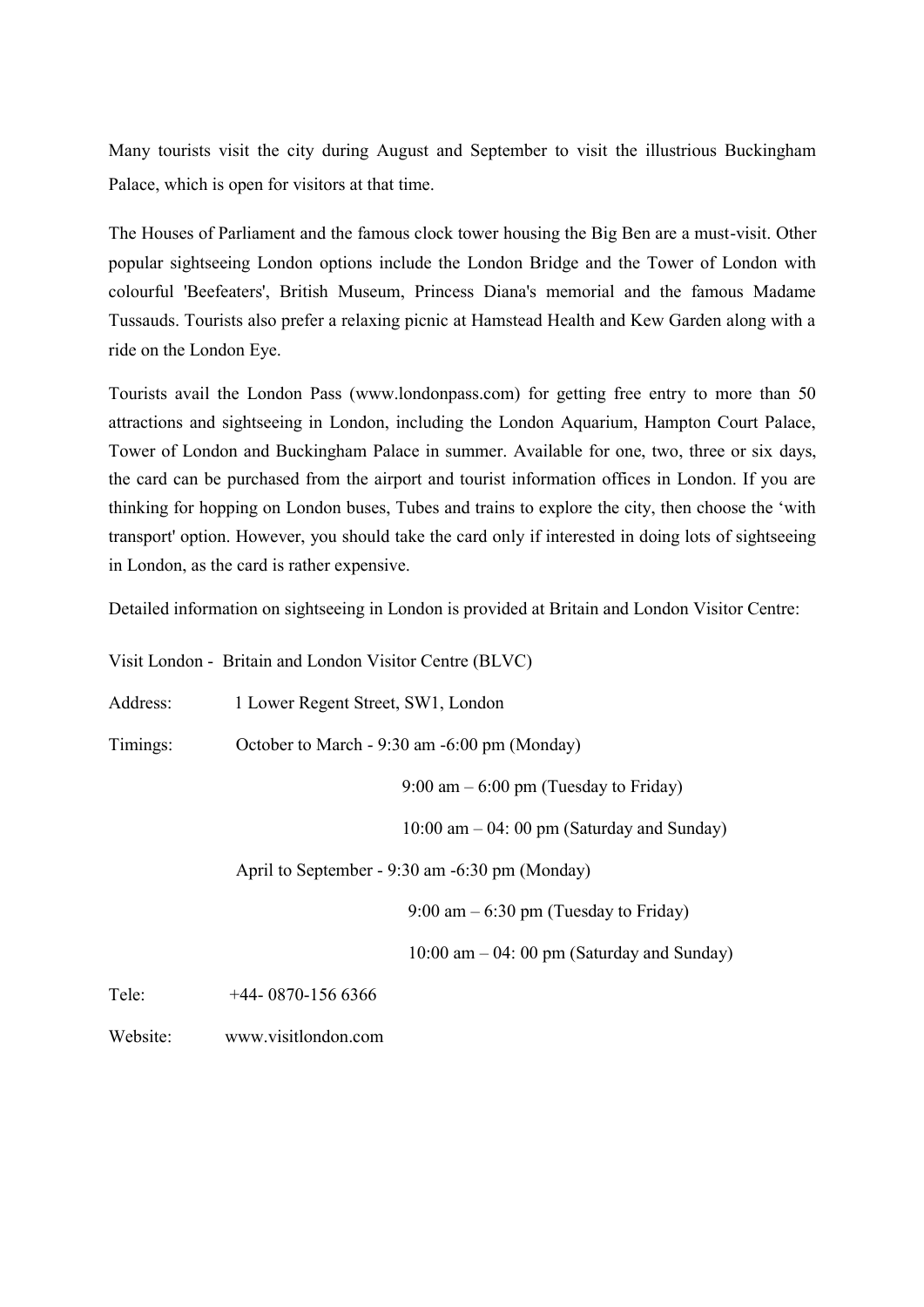## *1. Buckingham Palace*

Buckingham Palace is the official residence of HM Queen Elizabeth II in London. It was originally built as a big town house for the Duke of Buckingham in 1703. Later on, it was developed to become the official royal palace of the British monarch in 1837.

Being the biggest "working" royal palace of the world, the palace accommodates 19 state rooms, 52 principal bedrooms, 188 staff bedrooms, 92 offices and 78 bathrooms. In the 1990s, the state rooms were made open to the public for visiting. Buckingham Palace hosts various state occasions and royal entertaining events. Moreover, it acts as a base for all Heads of the State, whenever they are visiting the city for official work.

The major highlights of the palace include the Royal Collection, Queen"s Gallery and Changing of Guard ceremony. The Royal Collection comprising precious furnishings, paintings, fittings and other artifacts can be seen only at particular times of the year usually in August and September. However, the Queen"s Gallery is open for visitors all year round, while Changing of the Guard ceremony is held daily at 11.30 am in summer and every other day in winter. It is a unique display of Royal pageantry, a delight to watch for the onlookers Held outside Buckingham Palace, the British pomp and ceremony can be watched free. In this ceremony, the guards are dressed in traditional red tunics and bearskin hats and changes places along with music.

| Address:<br>0SR                                                                                                                                                                  | Buckingham Palace Buckingham Palace Road London SW1W      |  |
|----------------------------------------------------------------------------------------------------------------------------------------------------------------------------------|-----------------------------------------------------------|--|
| Timing:                                                                                                                                                                          | 09:45 am -6:00 pm (last admission 3:45 pm) in 2010        |  |
| confirmed.                                                                                                                                                                       | Summer 2011: (provisional: 1 August - 25 September) to be |  |
| <b>Admission Fee-</b><br>INR 2228.34 per entry for adult with concession of INR 2009.16,<br>INR 1278.55 for under 17, INR 5844.82 for family and free entry for children under 5 |                                                           |  |
| Tele:                                                                                                                                                                            | $+44 - 020 - 7321 - 2233$                                 |  |
| Email:                                                                                                                                                                           | bookinginfo@royal collection.org.uk                       |  |
| Website:                                                                                                                                                                         | http://www.royalcollection.org.uk                         |  |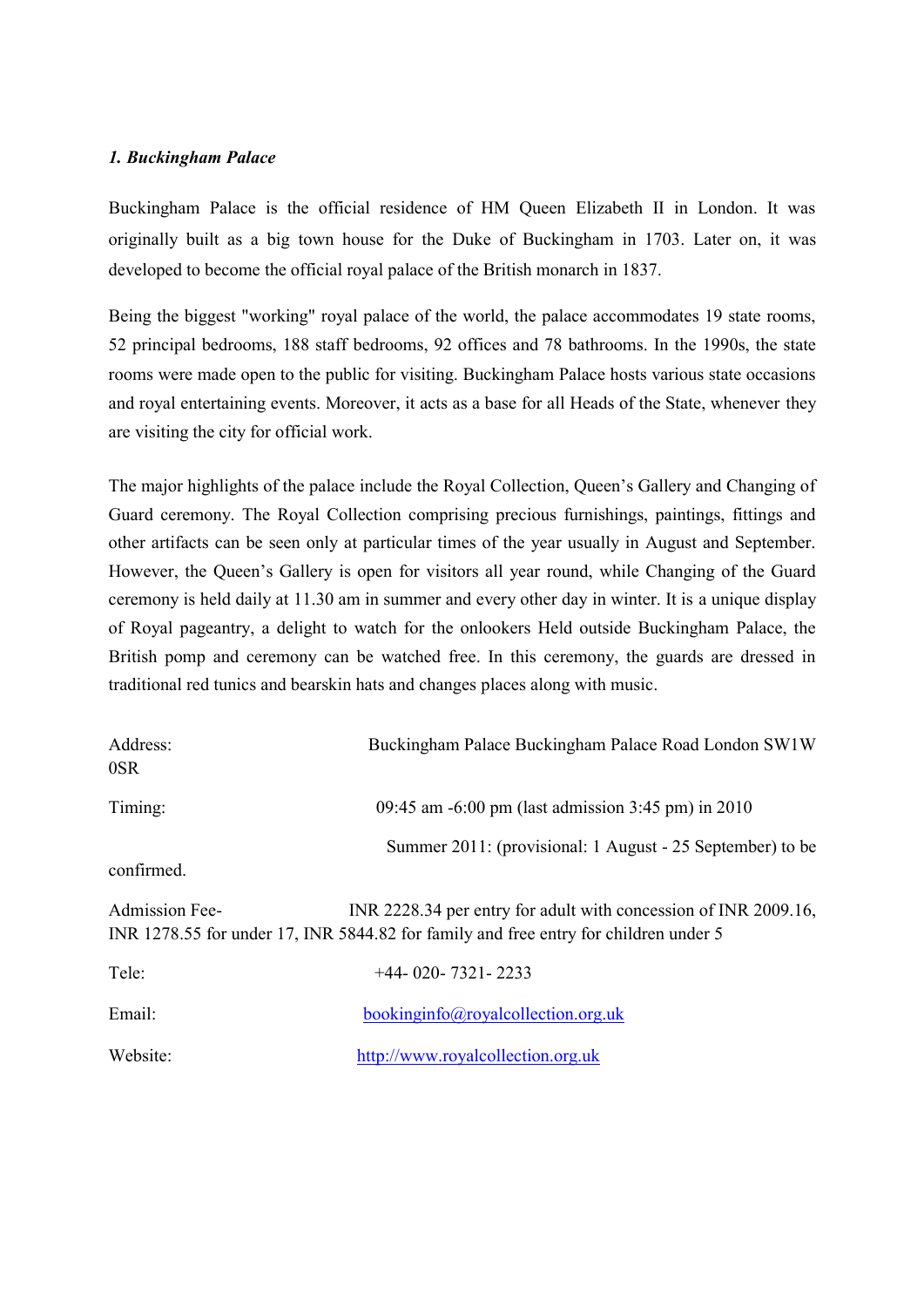#### *2. The British Museum*

The British Museum is a popular museum in London and is one of the first museums of human history and culture. Located on Great Russell Street, the nearest tube stations to the museums are Holborn and Tottenham Court Road. The museum houses ninety-four galleries of archaeological finds, prints, coins, antiquities and more.

Established in 1753 containing the collections of the physician and scientist, Sir Hans Sloane, currently the museum displays over thirteen million items with their origin from all continents of the world. Being Europe's most famous museum, more than four million tourists visit it a year. The museum has disabled facilities as well, tours and guides are available in sign languages along with the hard and hearing and guide dogs.

| Address:                                         | Great Russell Street, London, WC1   |                                         |  |
|--------------------------------------------------|-------------------------------------|-----------------------------------------|--|
| Timing:                                          | Museum -                            | 10 am - 5:30 pm (Saturday to Wednesday) |  |
|                                                  |                                     | 10 am - 8:30 pm (Thursday and Friday)   |  |
| Great Court – $9am - 6$ pm (Sunday to Wednesday) |                                     |                                         |  |
|                                                  |                                     | 9 am - 11 pm (Thursday to Saturday)     |  |
| <b>Admission Fees:</b>                           | Free, suggested donation INR 146.12 |                                         |  |
| Tele:                                            | $+44-020-7636-1555$                 |                                         |  |
| Website:                                         | http://www.thebritishmuseum.ac.uk   |                                         |  |

## *3. The London Wetland Centre*

The London Wetland Centre is popular among wildlife visitors. Created by the Wildfowl  $\&$ Wetlands Trust (WWT), it is located in Queen Elizabeth's Walk in southwest London. Sprawling across 105-acre, this wetland houses lagoons, lakes and ponds, which makes it a safe haven for numerous varieties of wild bird species, dragonflies, bats and amphibians.

The World Wetlands exhibits endangered wildfowl from all over the world and Waterlife includes wildlife gardens and three-storey bird hide. London Underground to Hammersmith, followed by a short bus ride from Hammersmith bus station is a convenient way to reach London Wetland Centre. Alternatively, there is also a train from London Waterloo to Barnes, and then take a short walk to reach here.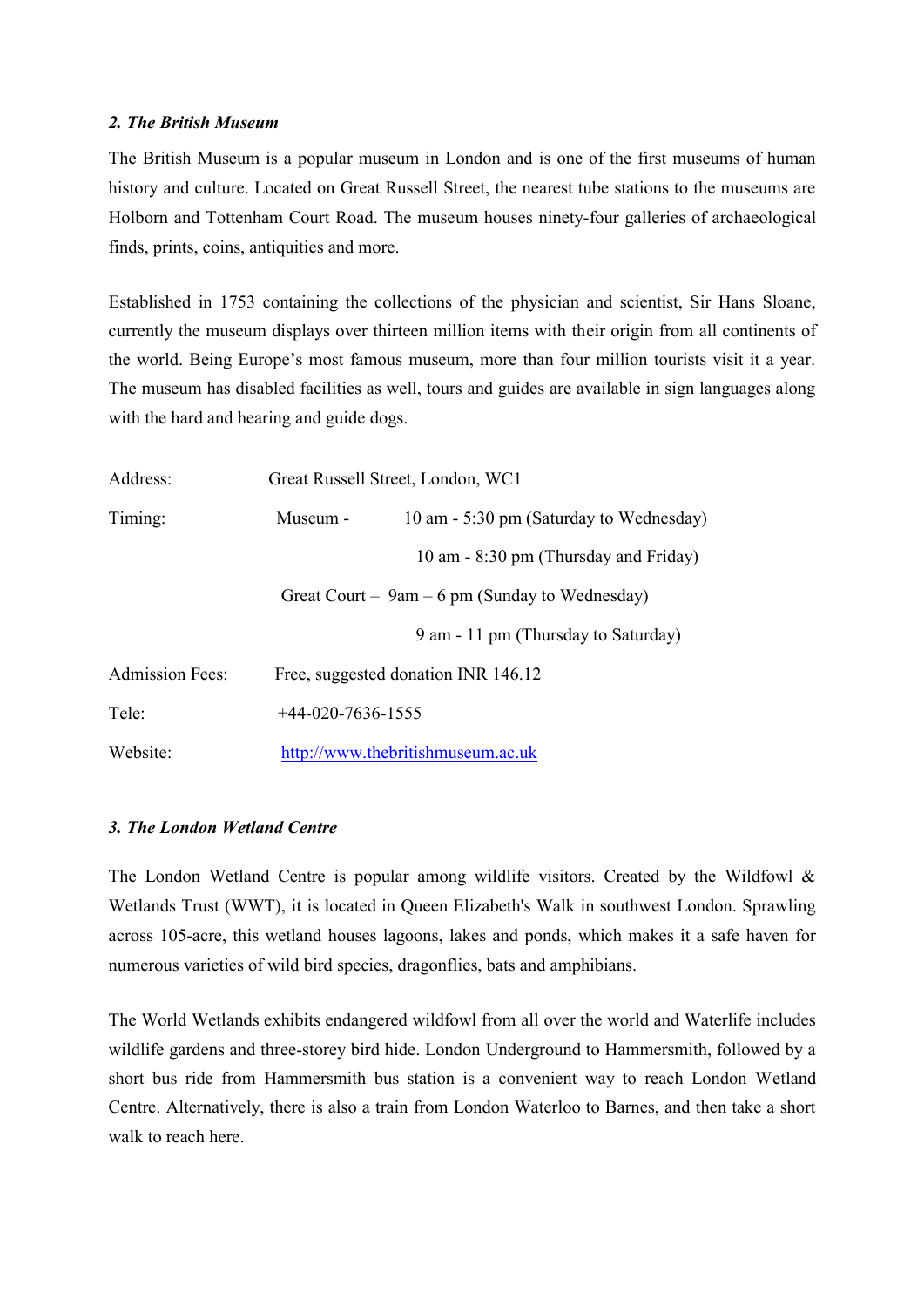Address: WWT London Wetland Centre, Queen Elizabeth"s Walk, Barnes, London SW13 9WT

Timing: Winter - 9.30 am to 5:00 pm (Daily Until Saturday 26 March 2011), last admission 4:00 pm

9.30 am to 3:00 pm on 24 December, last admission 2:00 pm

Summer - 9.30 am to 6:00 pm (Daily From Sunday 27 March, 2011), last admission 5:00 pm Admission Fees: INR 772.05 for adult, INR 428.11 for children (4-16 years), INR 2151.50 for family (2 adults & 2 children, 4-16 years) Concession of INR 574.46 for over 65 years, full-time students and unemployed Free entry for children under 4 years Tele: +44 -020- 8409 4400 Fax: +44- 020- 8409 4401 E-mail: info.london@wwt.org.uk Website: www.wwt.org.uk

## *4. London Eye*

London Eye is a popular London sightseeing option, and one need to make booking in advance and wait in long queue to get a "flight". It is at a height of 135 m, and one revolution of the wheel that takes around 30 minutes is a must-do activity. The 'flight' gives a  $360^{\circ}$  view of London and reaches around 40 km. Many tourists also opt for cruises on the River Thames along with experiencing the EDF Energy London Eye.

Address: Jubilee Gardens, South Bank, SE1, London, United Kingdom

Timing: 10:00 am – 8:30 pm (Daily - January to June and September to December)

10:00 am -9:30 pm (Daily- July and August)

Admission Fees: INR 1225.04 for adults, INR 627.88 for children (4-15 years), free entry to children under 4 years, INR 3337.03 for family

Tele: +44- 0871- 781 3000 (booking line)

+44-0870-990 8883 (customer service)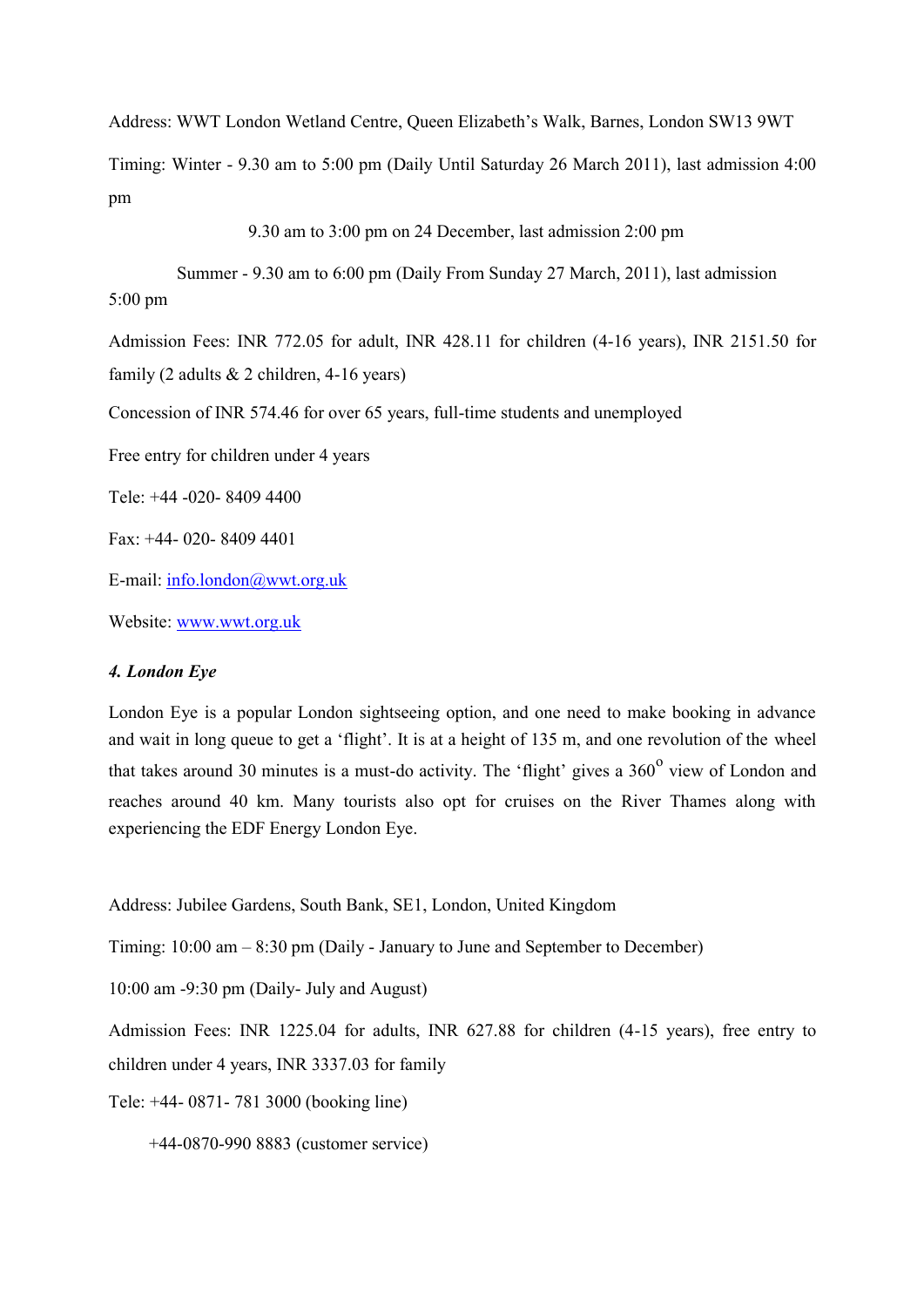Fax: +44-0870 - 400 3006

E-mail: customer.services@londoneye.com

Website: www.londoneye.com

# *5. Oxford*

Oxford is located 97 km northwest of central London and makes for an excellent option for sightseeing in London. Famously known as the 'dreaming spires', it accommodates one of the oldest universities in Europe. Oxford reflects the history, architecture and tradition of the area and even bustles with shops and pubs to keep pace with modernization.

To reach Oxford, travellers take train from Paddington station as well. There are frequent 24-hour coaches from Victoria, the Oxford Express X90 from Victoria coach station and the Oxford Tube from Grosvenor Gardens outside Victoria train station.

Address: 15-16 Broad Street, Oxford, OX1 3AS (Oxford Information Centre)

Tele: +44-01865- 252 200 (Oxford Information Centre)

Fax: +44 - 01865 240261

E-mail: tic@oxford.gov.uk

Website: www.visitoxfordandoxfordshire.com

www.oxfordcity.co.uk/

www.citysightseeingoxford.com

## *6. Madame Tussauds*

Madame Tussauds is the world-renowned wax museum, housing more than 400 life size wax models of the rich and famous from all over the world. Born in Strasbourg in 1761, Madame Tussaud inherited a wax museum from Philippe Curtius in 1794. Madame Tussaud later moved to London to organize an exhibition on Baker Street, London. Her grandson moved the exhibits to Marylebone Road, its current location, after her death in 1850.

Tourists from all over the globe visit the museum for seeing life size replicas of famous celebrities of the stage, movies, musicians and monarchs along with footballers and politicians. Tourists are photographed alongside the likes of film star Marilyn Monroe, Amitabh Bachchan, Australian popstar Kylie Minogue, footballer David Beckham and members of the British Royal Family.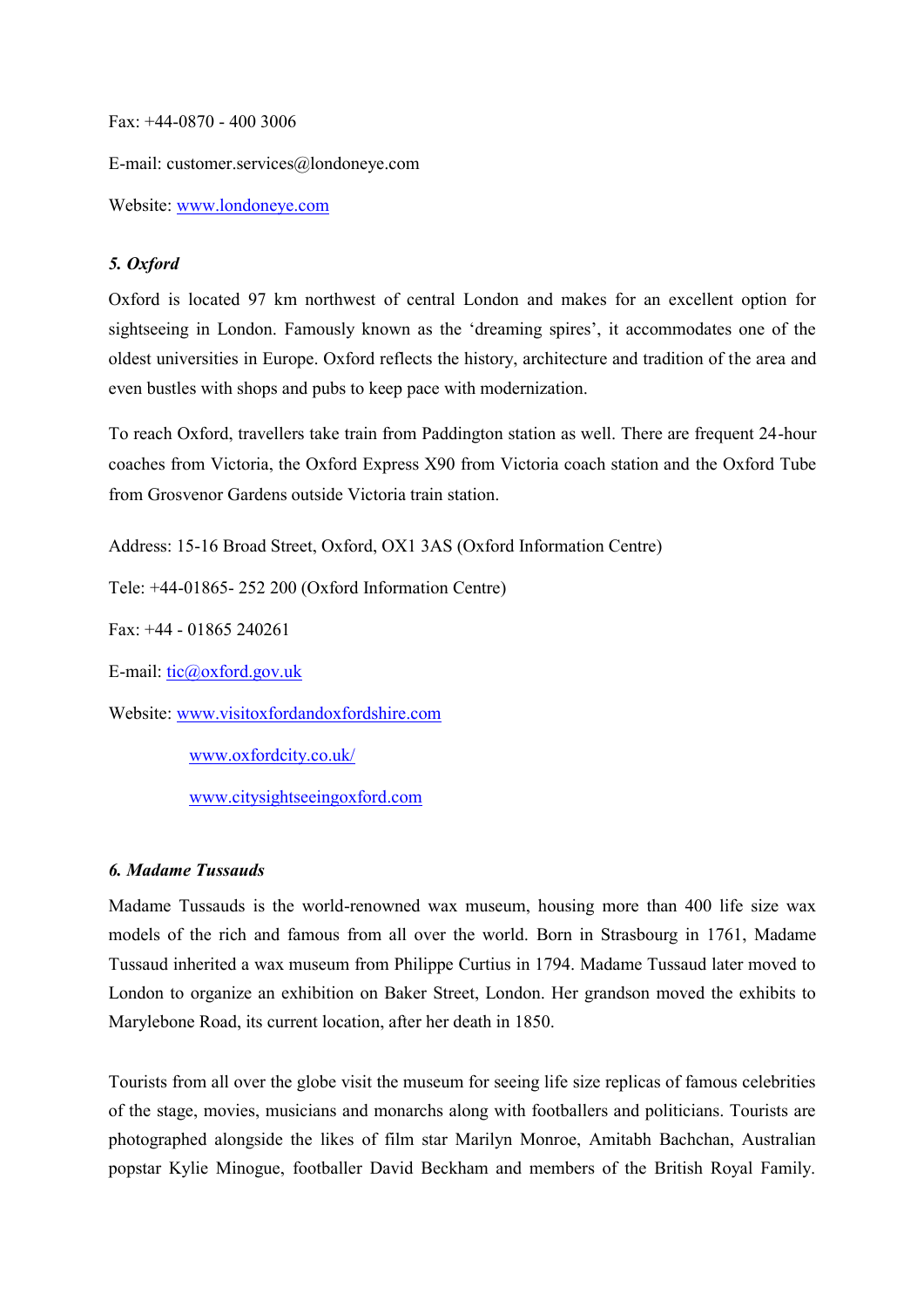Another attraction for tourists is the Chamber of Horrors, where some of the most notorious criminals and various torture instruments of history are on display.

Address: Marylebone Road, London NW1, United Kingdom

Timing: Daily  $9:30 \text{ am} - 5:30 \text{ pm}$  (Monday to Sunday)

9.00 am - 2.30 pm (Christmas Eve), closed Christmas Day

10.30 am - 6.00 pm (Boxing Day)

9.30 am - 6.00 pm (New Year's Day)

Admission Fees: INR 2107.60 for adult, INR 1800.24 for children, INR 7244.87 for family

Tele: +44- 0870- 400 3000

E-mail: guest.services@madame-tussauds.com

Website: www.madametussauds.com/London

# *7. Kew Gardens*

Kew Gardens are located on the western edge of London along the River Thames. Sprawling across 300 acre of land, the Royal Botanic Gardens in Richmond were planted in the 17th century. Considered as a heaven for horticulturist, the gardens consist of numerous glasshouses including the beautiful Palm House accommodating rare or rare orchids and palms.

The Alpine House, which is the only public glasshouse that has been constructed at Kew in the last 20 years, is another popular place of visit. There is also a treetop walkway that allows the tourists to feel the life at canopy level. Travellers take London Underground to Kew Gardens or come by train from Waterloo to Kew Bridge.

Address: Kew, Richmond, Surrey, TW9 3AB

Timing: 9.30 am – 5:30 pm (Daily, except Christmas Eve and Christmas Day (24-25 December) Admission Fees: INR 1017.21 for adult, INR 870.84 for concession, free entry for children Tele: +44-020-8332 5655

E-mail: info@kew.org

Website: www.kew.org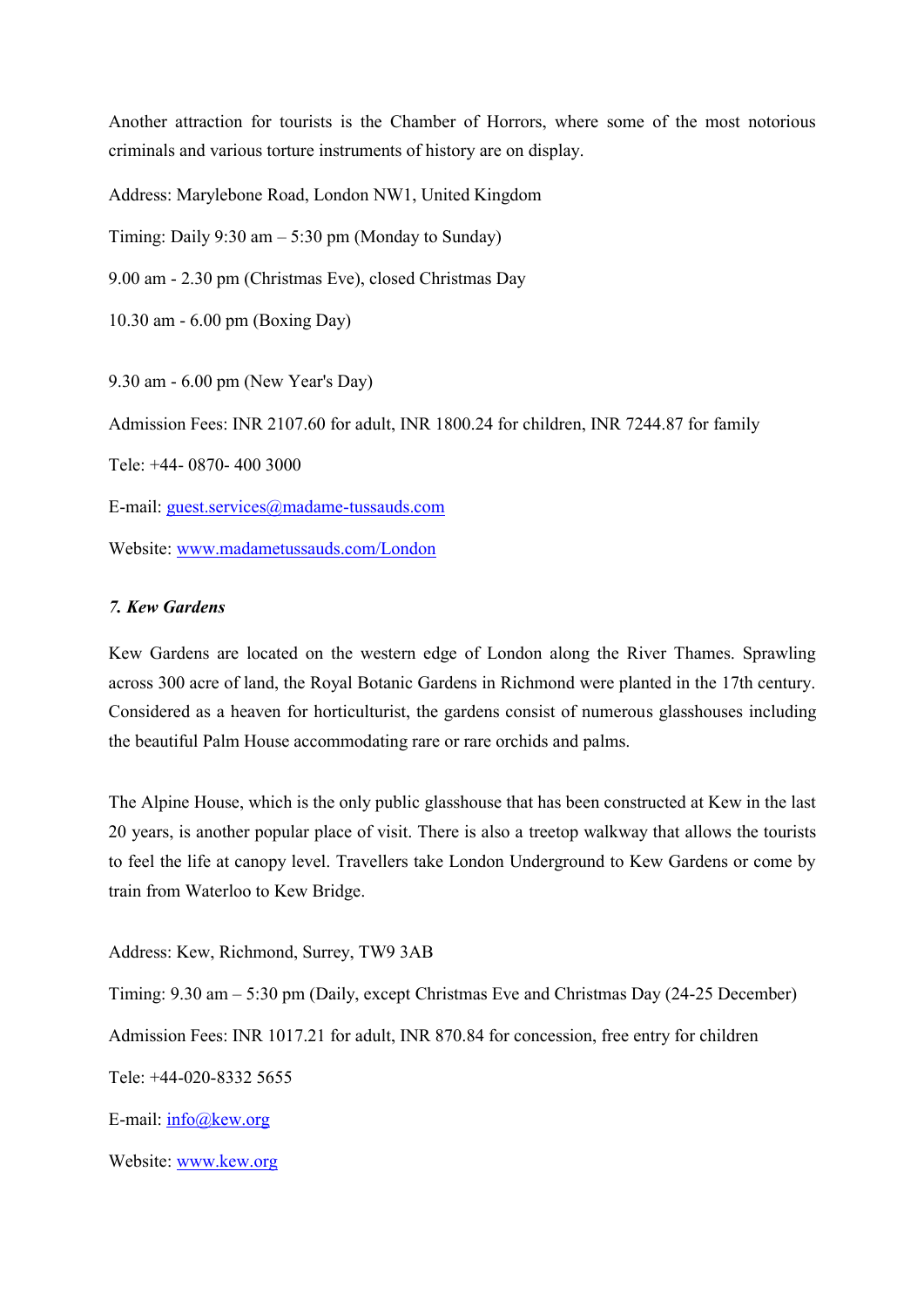#### *8. London Dungeon*

London Dungeon is a famous horror theme park, located on the South Bank of London. A visit to this theme park will allow the tourist to become acquainted with the darker side of British and European history.

Opened in 1975 to the public, the London Dungeon recreates the most gruesome events of the history. There are numerous theme rides based on historical murders and executions, such as seeing the streets of Victorian London where serial killer Jack the Ripper lived, or experience the times of the Great Fire of London, or go down the River Thames to Traitors Gate, where the 18th century judge sentenced the traitors to death and much more like that.

Address: 28-34 Tooley Street, SE1, London, United Kingdom

Timings: 10:00 am – 5:00 pm (Daily 2nd January to 18th February)

9:30 am – 6:30 pm (Daily 19th February to 27th February)

10:00 am – 5:00 pm (Daily 28th February to 8th April)

9.30 am – 7:00 pm (Daily 9th April to 25th April)

10:00 am - 5.30 pm (Daily 26th April to 27th May)

9:30 am – 6:30 pm (Daily 28th May to 5th June)

10:00 am - 5.30 pm (Daily 6th June to 15th July)

9:30 am – 6:30 pm (Daily 16th July to 29th July)

9.30 am  $-7:00$  pm (Daily 30th July to 31st August)

10:00 am - 5.30 pm (Daily 1st September to 21st October)

9.30 am – 7:00 pm (Daily 22nd October to 31st October)

10:00 am – 5:00 pm (Daily 1st November to 30th December), except 24th Dec, 26th Dec, 31st Dec, 1st Jan (2012), when it will open from  $11:00$  am  $-4:00$  pm

Admission Fees: INR 1690.47 for adult, INR 1251.38 for children, concession INR 1536.79, INR 5883.72 for family

Tele: +44-020-7403 7221

E-mail: london.dungeon@merlinentertainments.biz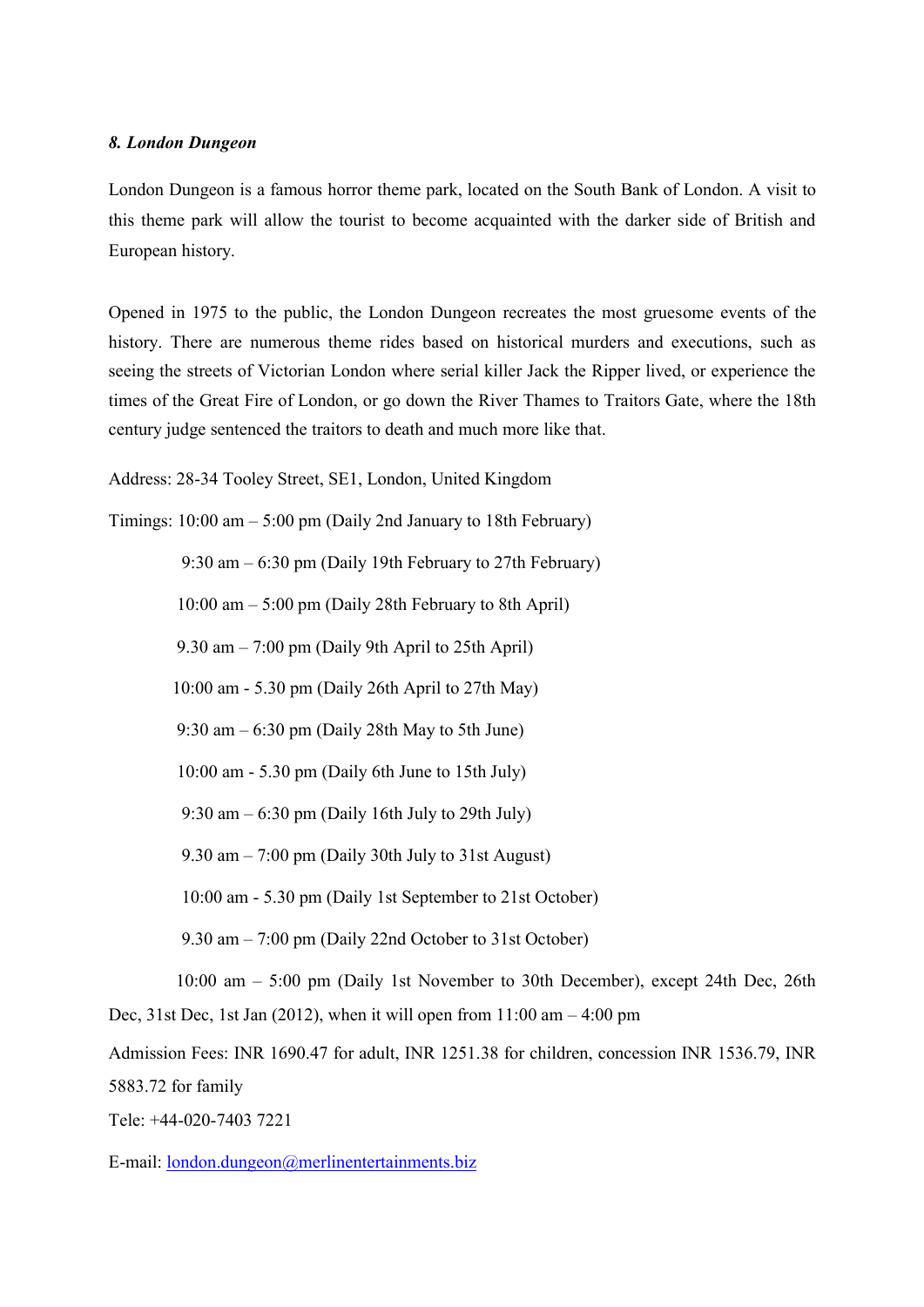Website: www.thedungeons.com

#### *9. Tate Britain*

Tate Britain is the renowned Gallery of Modern British Art. Opened in 1897, this gallery is based on the collection of Henry Tate, who was a sugar merchant. Currently, the gallery has a host of British paintings, from 1500 to the present day. Although most of the artwork from 20th century is now exhibited at the Tate Modern, some paintings are still displayed here on rotation basis.

Tourists come here to see art works and paintings of renowned artists from Gaudier Brzeska to Gilbert and George. The 'Art Now' room showcases contemporary art, which keeps on changing. Then there is the Turner Bequest, another attraction among tourists, where hundreds of paintings created by Turner are showcased. Turner Bequest is in Clore Gallery, which was specially built for this purpose only.

Address: Millbank, SW1, London, United Kingdom

Timing: 10:00 am - 06:00 pm (Monday to Sunday)

10:00 am -10.00 pm on the first Friday of each month

Admission Fees: Free, except for major exhibitions

Tele: +44-020-7887 8888

E-mail: visiting.britain@tate.org.uk

Website: www.tate.org.uk/britain

#### *10. Tower of London*

The Tower of London, which is a royal fortress on Tower Hill, is among the most favourite option for sightseeing in London for the tourists. Built in 1078 by William the Conqueror, Tower of London was the royal residence until the middle of 16th century. Currently, the tower holds invaluable Crown Jewels and collection of Royal Armouries.

History has it that the tower is a witness of deception and bloodshed as a number of historical names that also included members of the royal family, were imprisoned in the tower and were even tortured and executed.

The Tower Bridge, which is a popular example of architecture and engineering of Victorian era, is another major attraction for travellers. The Tower Bridge crossed the River Thames and it features hydraulic machinery concealed in twin neo-gothic towers that lifts the middle section of the bridge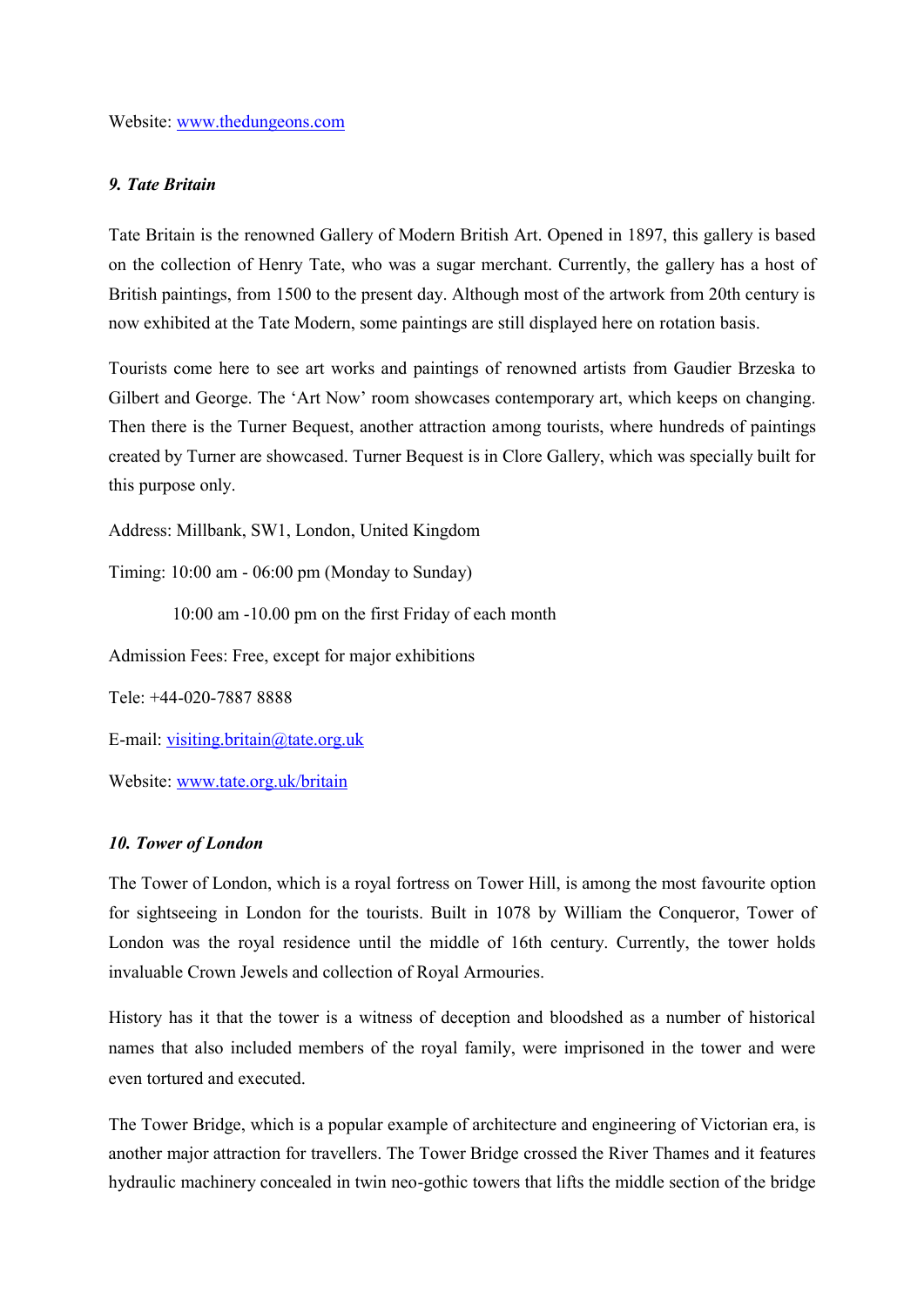so that the ships can move in and out of the Pool of London. Tourists are provided complete information about the unique construction of the bridge in the Tower Bridge Exhibition.

Travellers see a view towards Canary Wharf and the City of London from the bridge.

The harbour at St Katharine"s Dock located on the northeast side of the Tower Bridge is the starting point of the London Docklands. Then there is the popular Design Museum located on the south in the warehouses.

Address: Tower of London, EC3, London, United Kingdom

Timing: March to October - 9:00 am -5:30 pm (Tuesday to Saturday)

 $10:00$  am  $-5:30$  pm (Sunday and Monday)

November to February - 9:00 am -4:30 pm (Tuesday to Saturday)

10:00 am  $-$  4:30 pm (Sunday and Monday)

Admission Fees: INR 1368.47 for adults, INR 764.73 for children under 16, INR 3783.43 for family, concession INR 1167.23

Tele: +44- 020- 3166 6000

E-mail: [VisitorServices\\_TOL@hrp.org.uk](mailto:VisitorServices_TOL@hrp.org.uk)

Website: [www.hrp.org.uk](http://www.hrp.org.uk/)

#### *11. Westminster Abbey*

Westminster Abbey is among the most popular religious site in England. Considered as a living monument to British history, Westminster Abbey is the site where numerous kings, statesmen, warriors, scientists, musicians and poets, including Charles Darwin, Geoffrey Chaucer, Charles Dickens, Mary I, James I and Charles II, were laid to rest.

Westminster Abbey was the site of a Norman abbey in the beginning; however, in the 13th century Henry III constructed it to vie with the European cathedrals. This abbey have witnessed the coronation of almost every monarch, except Edward V and Edward VIII, since William the Conqueror. It is still an important part for royal state occasions and many recent coronations including the present monarch, Queen Elizabeth II in 1953, late Princess of Wales in 1997 and Queen Elizabeth the Queen Mother in 2002, were held here.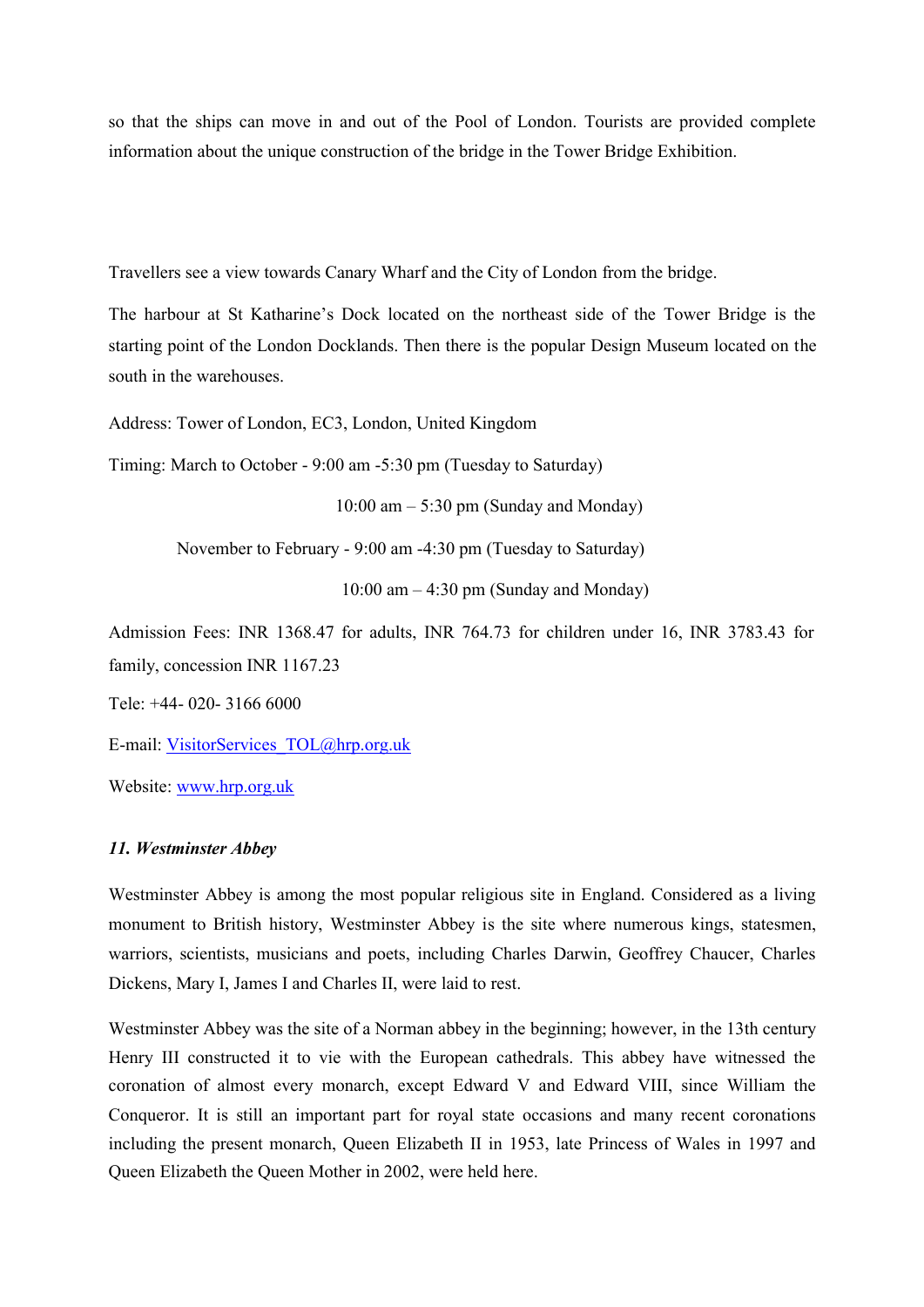Address: Westminster Abbey, London, SW1P 3PA, United Kingdom

Timing: 9:30 am - 4:30 pm (Monday and Tuesday, Thursday and Friday)

9:30 am - 7:00 pm (Wednesday)

9:30 am - 2:30 pm (Saturday)

Admission Fees: INR 1170.88 for adult, free entry for child under 11 free accompanied by an adult, INR 439.08 for schoolchildren (11 - 18 years), INR 2341.77 for family (2 adults and 1 child), concession INR 731.80

Tele: +44-020- 7222 5152

Fax: +44-020-7233 2072

E-mail: [info@westminster-abbey.org](mailto:info@westminster-abbey.org)

Website: [www.westminster-abbey.org](http://www.westminster-abbey.org/)

### *12. Brighton*

Located 97 km from London on the south coast, Brighton is popularly known as "London on Sea'. Tourists from all over the world flock this resort town for experiencing coastal retreat at relatively cheap prices. Brighton can be reached conveniently from Victoria station or London Bridge and features young demographic, lively nightlife and world-class restaurants.

Travellers will enjoy visiting the Royal Pavilion, which used to be the summer retreat of George IV. The renovated Museum of Brighton and the old town around the lanes makes for a relaxed and peaceful sightseeing choice.

Address: Brighton, East Sussex UK

Tele: +44-01273-290 337

Website: www.visitbrighton.com

**13.** *County Hall*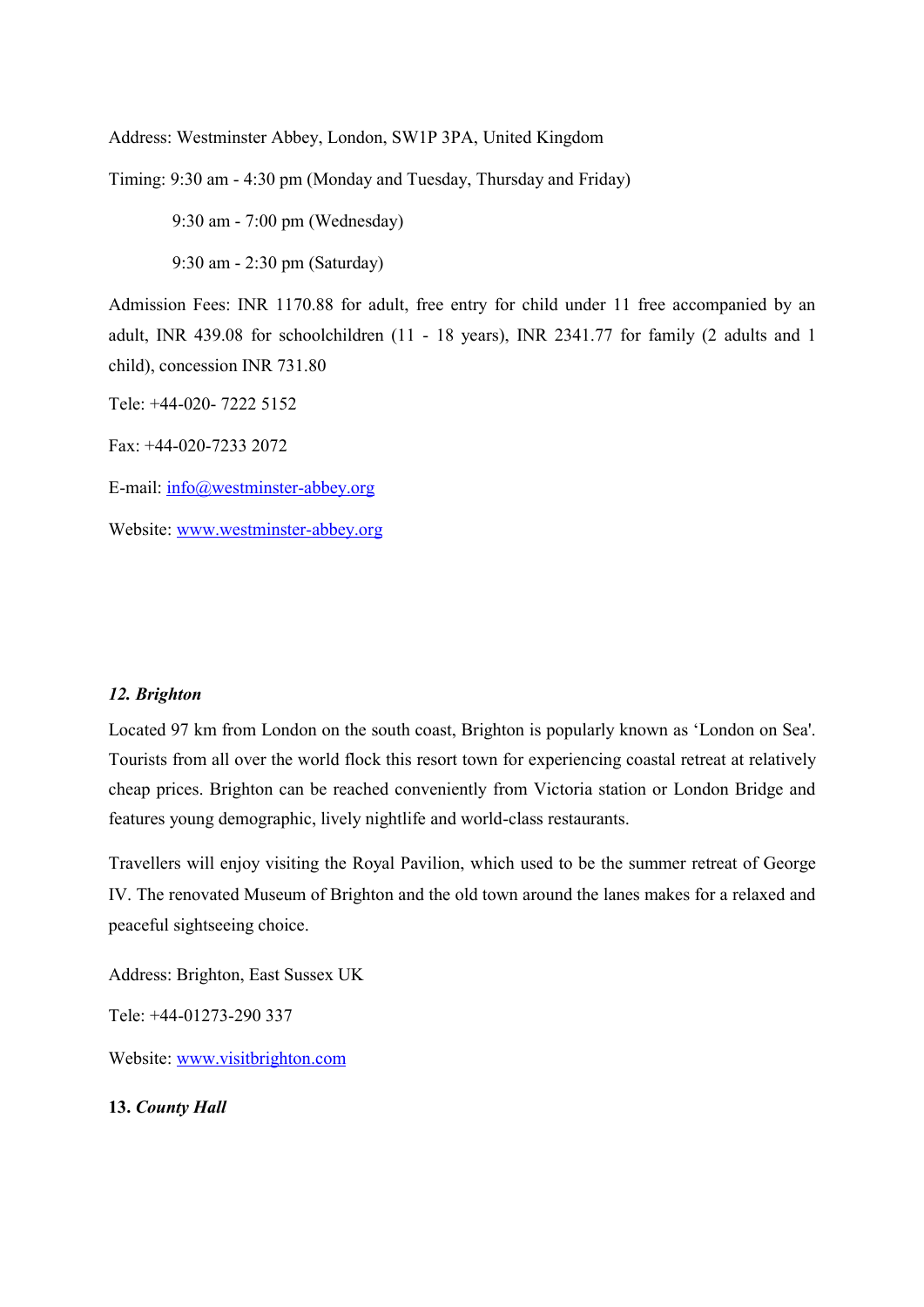County Hall is a popular tourist attraction located directly across the River Thames from the Houses of Parliament. County Hall was the home of the Greater London Council earlier and houses the London Aquarium.

The London Aquarium has over 350 different aquatic species from around the world, which makes it especially popular among kids. Various huge water tanks and the Dalí Universe that houses more than 500 works of art by the renowned surrealist, are quite popular among travellers. It houses the painting Spellbound that was created for the set of the 1945 Hitchcock thriller. The uniquely designed sofa in the shape of lips of Mae West is another major highlight.

County Hall features two hotels along with various bars and restaurants for the visitors to relax and enjoy. The place also has a Namco Station that offers video games, bumper cars, 10-pin bowling and other entertainment activities. The Namco station also houses a pool hall, a bar and lounge having big TV screens.

Address: Riverside Building, Westminster Bridge Road, London SE1 7PB

Timing: Dali Universe - 9:30 am - 6:00 pm (Daily)

Admission Fees: Dali Universe- INR 1024.52 for adult, concession INR 878.16, INR 585.44 for children  $(7 - 14 \text{ year})$ , INR 658.62 for children  $(15-18 \text{ years})$ , INR 2780.86 for family

Tele: +44 – 020- 7981 2550 (County Hall Entertainment)

+44 -020 - 7967 1067 (Namco Station)

Fax: +44 - 020 - 7928 3130 (County Hall Entertainment)

E-mail: info@londoncountyhall.com

Website: www.londoncountyhall.com

# *14. Big Ben and the Houses of Parliament*

The Houses of Parliament are located within the Palace of Westminster. This is where Big Ben, one of most popular landmarks of London, is situated. Big Ben is a huge bell, which has an easily identifiable tolling tune and is a popular attraction among travellers from all over the world.

The architecture of the 900 years old Westminster Hall, which is perhaps the oldest part of the palace, is among the main highlights of the place. The Westminster Hall was reconstructed in neogothic style during the 19th century, after the original hall was completely destructed due to fire. Charles Barry proposed the new design of the hall.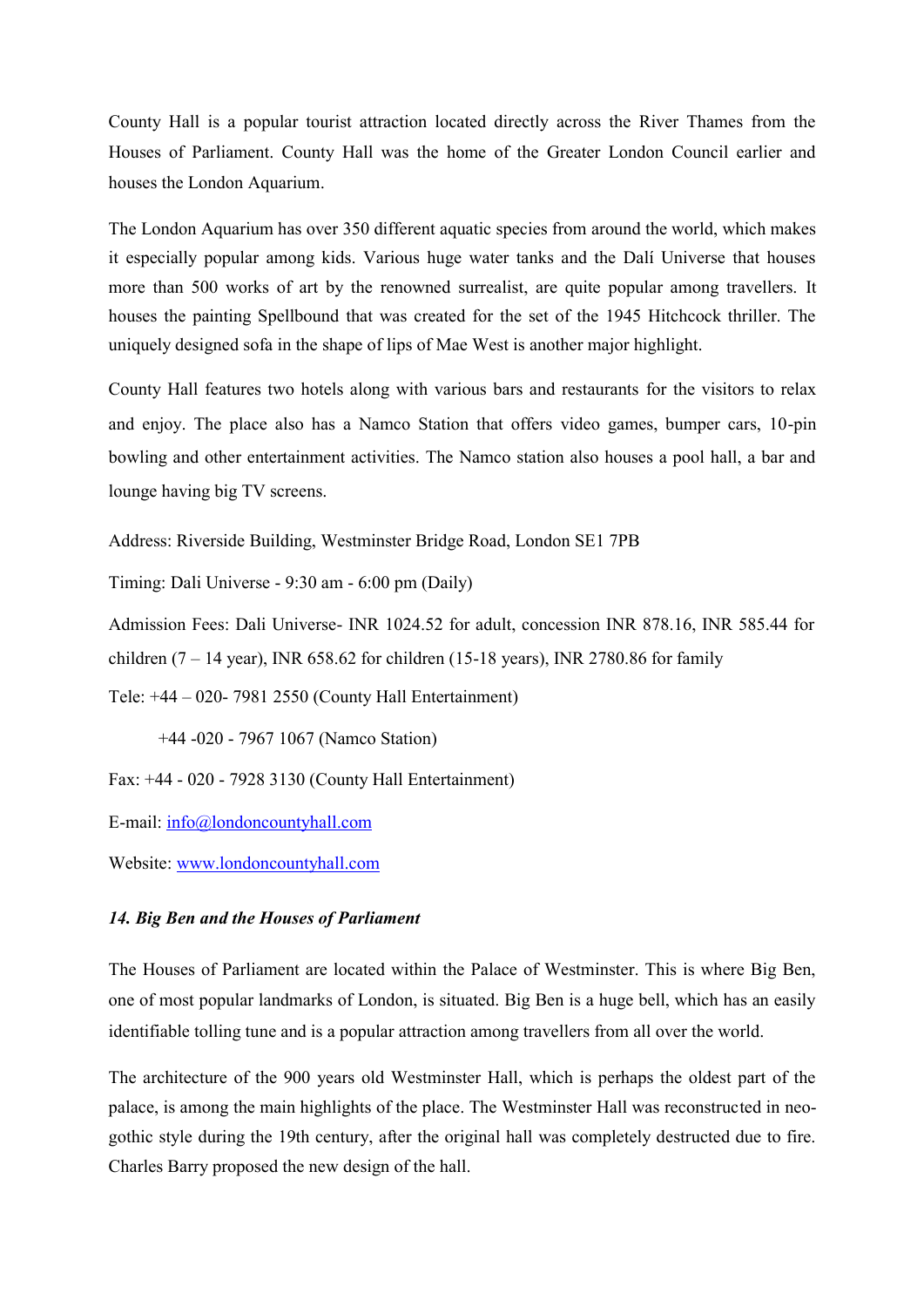The Palace of Westminster is open during late July/August and middle of September/early October, when the Parliament is in recess. Guided tours that usually take about 75 minutes, wherein one can see the Royal Robing Rooms, the House of Lords and the House of Commons and Westminster Hall, are also provided here. However, if the travellers wish to see Parliament at work, then it is possible from the Stranger"s Gallery. One need to stand in two long queues, for the Lords and for the Commons, outside the palace to see the Parliament in session.

Address: 20 Dean's Yard, Parliament Square, SW1, London, United Kingdom

Timing:  $09:15$  am  $-4:30$  pm or  $1:15$  pm  $-4:30$  pm depending on schedule (Monday to Saturday)

Admission Fees: INR 1097.70 for adult, INR 2707.68 for family,

Tele: +44-0844- 209 0381

Website: [www.parliament.uk](http://www.parliament.uk/)

#### *15. Covent Garden*

Covent Garden is an important market of trade in London. Being around for 300 years, various types of traders, especially the fruit and vegetable sellers, used to trade in the Piazza. Currently, the Covent Garden is still a popular market and hosts many shops, bars and restaurants.

The market area gets a vibrant feel as a large number of street performers woes the crowd, especially the first-time travellers to London. A visit to the renowned Royal Opera House is a must for the tourists while in Covent Garden. The London Transport Museum provides a glimpse of the history and development of the transport system of London.

Address: Piazza, Covent Garden, London, United Kingdom

Timing: 10:00 am - 8:00 pm (Monday to Friday)

10:00 am - 6:00 pm (Saturday)

Admission fees: Free

Tele: +44-020- 7240 9731

Fax: +44-020- 7836 3137

E-mail: [info@coventgarden.uk.com](mailto:info@coventgarden.uk.com)

Website: [www.coventgarden.uk.com](http://www.coventgarden.uk.com/)

*16. Trafalgar Square*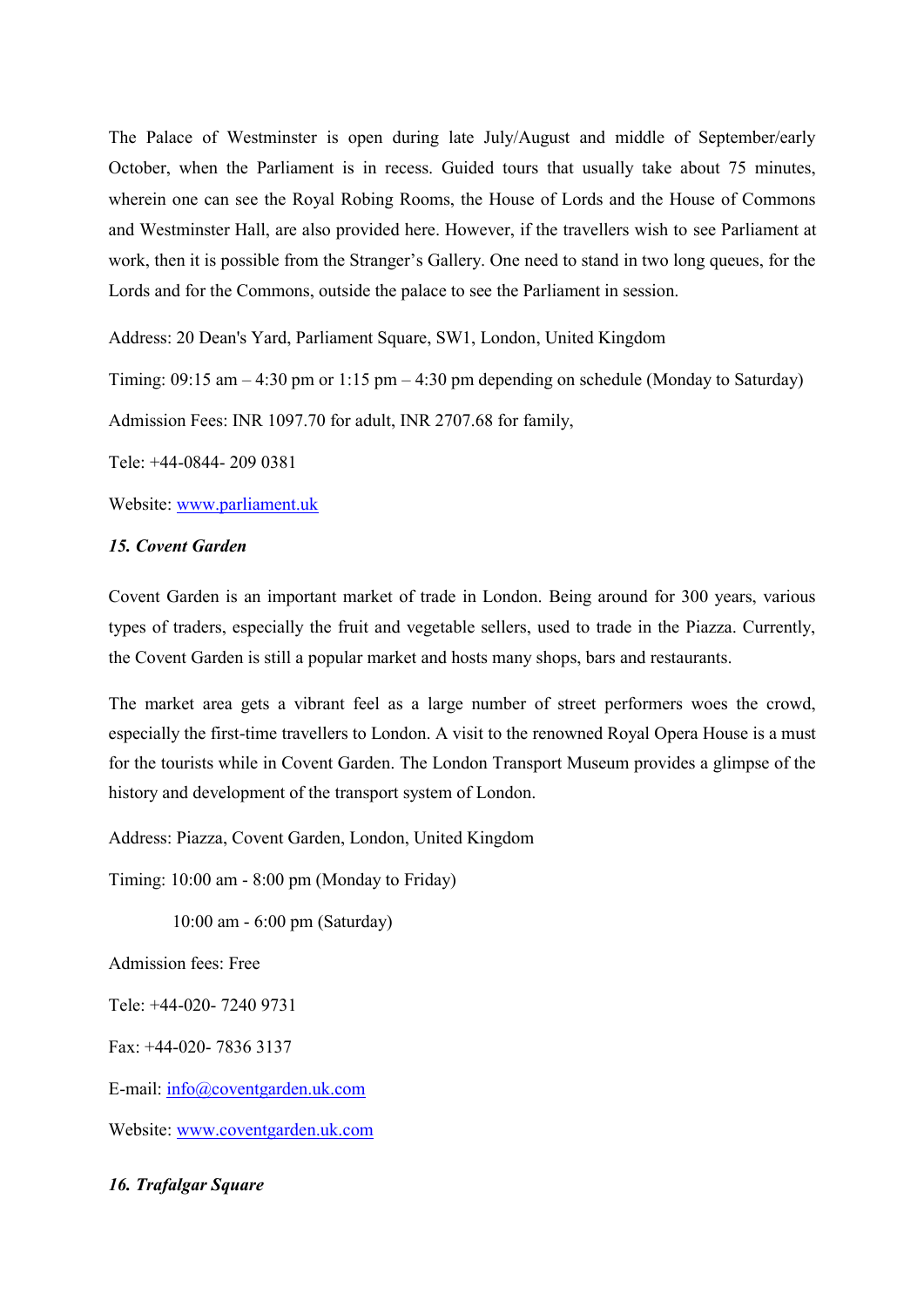Trafalgar Square is another popular London sightseeing option, which was developed under the reign of former London Mayor Ken Livingston. There was a time, when this place was extremely overcrowded and infested by pigeons, and the seed-sellers added to the nuisance. However, Mayor Livingston pedestrianized most of the area and developed it into a "World Square".

The centre of Trafalgar Square has the Nelson"s Column, whereas one will find the National Gallery, one of the greatest galleries of the world, on the north side. The National Gallery displays a myriad collection of Western paintings, right from 13th century to the early 20th century.

The National Portrait Gallery houses a large collection in the media of oil, watercolour, marble and photography by the famous and forgotten artists of the country. A lecture theatre and restaurant is located in the Ondaatje Wing. Then there is the popular neoclassical church, which was built in 18th century, St Martin-in-the-Fields that is the centre for many concerts and houses a café in the crypt.

Address: Trafalgar Square, WC2, London, United Kingdom

Timing: Daily

Admission fees: Free

Tele: +44-020- 7983 4750

Fax: +44-020-7983 4137

E-mail: [trafalgar.square@london.gov.uk](mailto:trafalgar.square@london.gov.uk)

Website:<http://www.london.gov.uk/trafalgarsquare/>

# *17. Duck Tours*

London Duck Tours are an extremely popular option among tourists coming from all over the globe and are organized on an amphibious craft. This unconventional tour of London starts from Chichley Street, which is just behind the London Eye, and leads through streets of London streets, including Whitehall, Trafalgar Square and Buckingham Palace. The tour ends with a 30-minute cruise in the River Thames.

Address: Head office- 55 York Road, London, SE1 7NJ

Departure Point - Duck Stop, Chicheley Street, London, SE1 7PY

Timing:  $9:00 \text{ am} - 8:30 \text{ pm}$  (Monday to Sunday)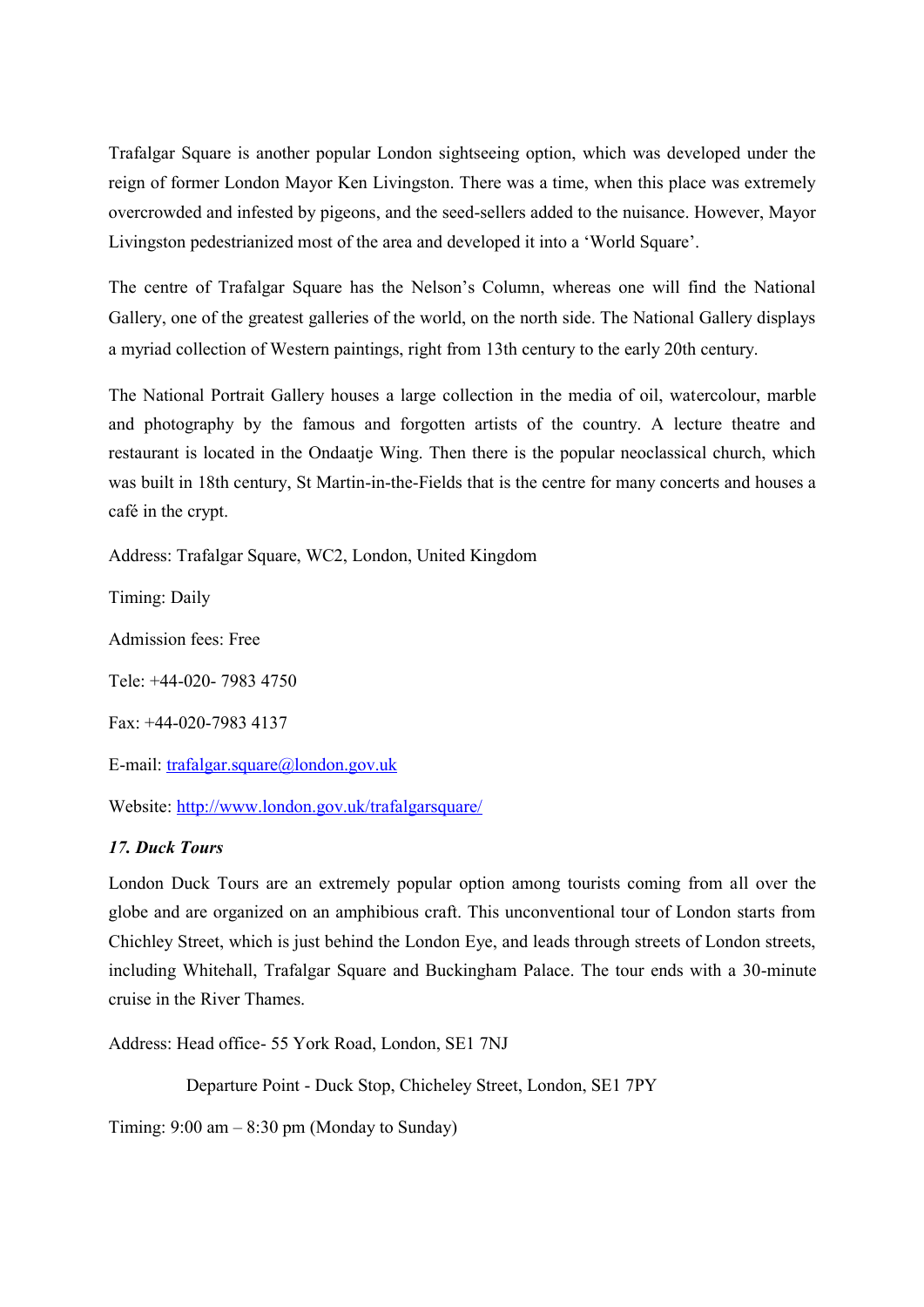Admission Fees: INR 1463.61 for adult, INR 1024.52 for children (1 to 12 years), INR 1170.88 for children (13 to 17 years), INR 4244.47 for family (2 adults and 2 children)

Tele: +44- 020- 7928 3132

Website: www.londonducktours.co.uk

# *18. St Pauls Cathedral*

St Paul"s Cathedral is flocked by numerous tourists for seeing its huge dome, which is considered as the third largest dome in the world. The original cathedral was destructed in the Great Fire of London in 1666. The present day building was built of its site and was designed by Sir Christopher Wren. Its construction was finished in 1710.

The dome is the most distinguishing part of the London skyline. The interior of the dome is named as the Whispering Gallery due to its unique acoustic features. It provides a view of the frescoes of St Paul"s life.

There are facilities to even climb higher from the inside of the dome to two other galleries that are located on the outer side. From these two galleries, visitors get a complete view of London. Guided sightseeing tours to St Pauls Cathedral are also available but advance booking is required for them.

Address: Paternoster Square, EC4, London, United Kingdom

Timing: 8:30 am – 4:00 pm (Monday to Saturday) Sightseeing not available on Sunday and religious holidays

Admission Fees: INR 914.75 for adult, INR 329.31 for children (6-18 years), INR 2158.82 for family

Tele: +44-020-7246 8350

E-mail: admissions@stpaulscathedral.org.uk

Website: [www.stpauls.co.uk](http://www.stpauls.co.uk/)

## *19. Natural History Museum*

The Natural History Museum is a good example of Victorian style building. It is divided into different zones, which are dedicated to discover the various aspects of the planet. A life size model of a blue whale, the dinosaur displays and the earthquake simulators are among the main attractions of the museum.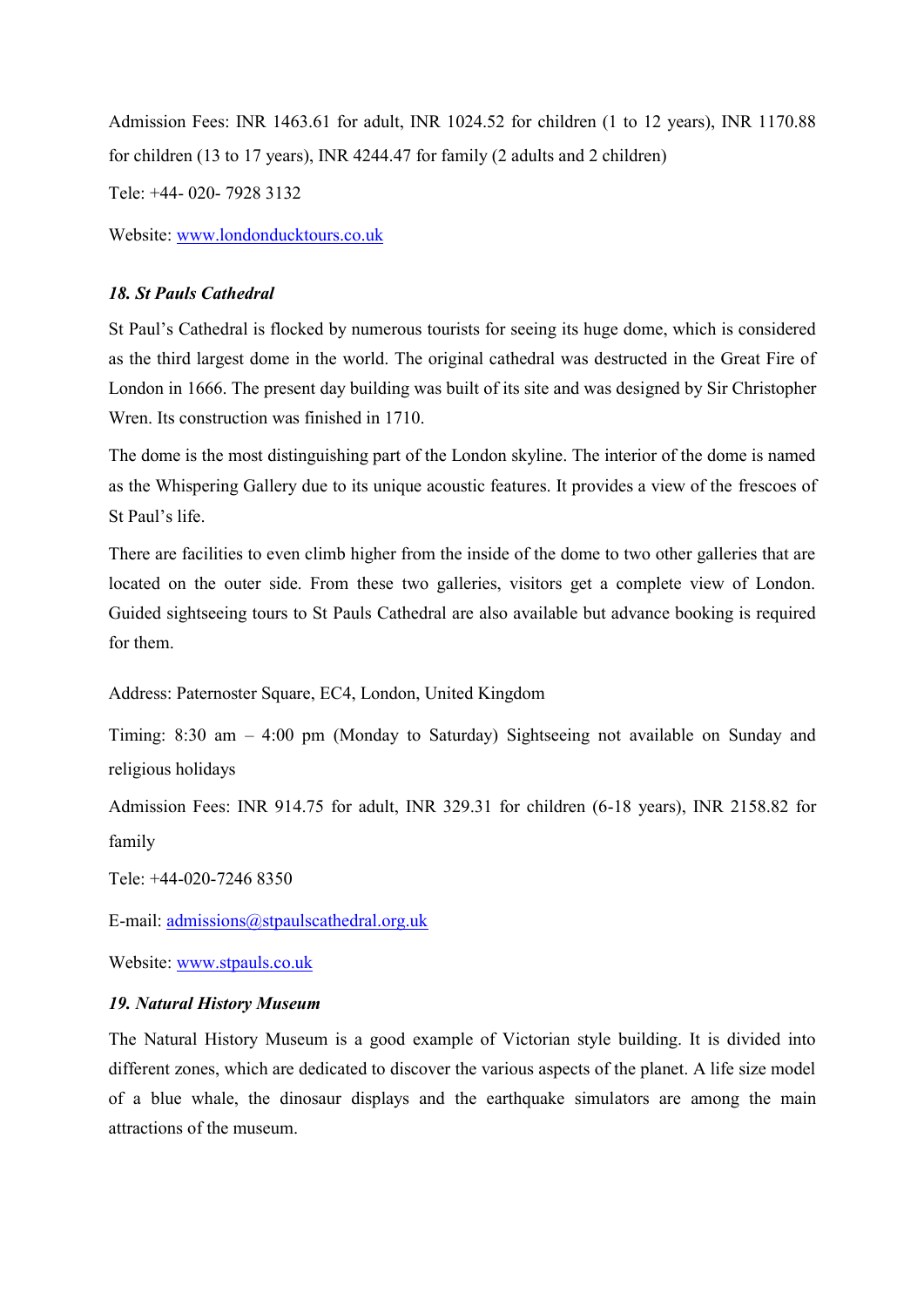The Wildlife Garden outside the museum displays live specimens. The Darwin Centre showcases a huge assortment of specimens, some of which are as old as the 16th century. Some recent new species that were discovered by the scientists are showcased here and visitors are allowed to speak with the scientists to know about their current research.

Address: Cromwell Road, SW7, London, United Kingdom

Timing: 10:00 am -5:50 pm (Daily, except 24 - 26 December)

Admission Fees: Free (except for major exhibitions)

Tele: +44-020- 7942 5000

Website: www.nhm.ac.uk

#### *20. National Maritime Museum*

The National Maritime Museum is among the biggest maritime museums in the world. The museum has models, displays, paintings and trophies from all over the world, that are arranged in a series of themed exhibition galleries. The great ocean liners and golden barge of Prince Frederick are showcased here and tourists are acquainted with the traditions of maritime London and trade history across the Atlantic.

The All Hands gallery is popular among children, as they can use the professional ship simulator on the Bridge and understand the outcome of carelessness on the ocean environment. There is a complete programme of family events, lectures along with significant reference library containing books and manuscripts. The Paul patisserie and coffee shop provides recreational facilities and the Regatta licensed restaurant is very economical eating joint. Tourists are also allowed to purchase exclusive items associated with the museum collections from the shops. The National Maritime Museum has even won laurels like Visit London awards for their qualitative customer service and access policies.

Address: Romney Road, Greenwich, London SE10 9NF

Timing: daily  $10.00$  am  $-5:00$  pm (Daily) Admission Fees: Free

Tele: +44- 020- 8312 6565

Email: bookings@nmm.ac.uk

Website: [http://www.nmm.ac.uk](http://www.nmm.ac.uk/)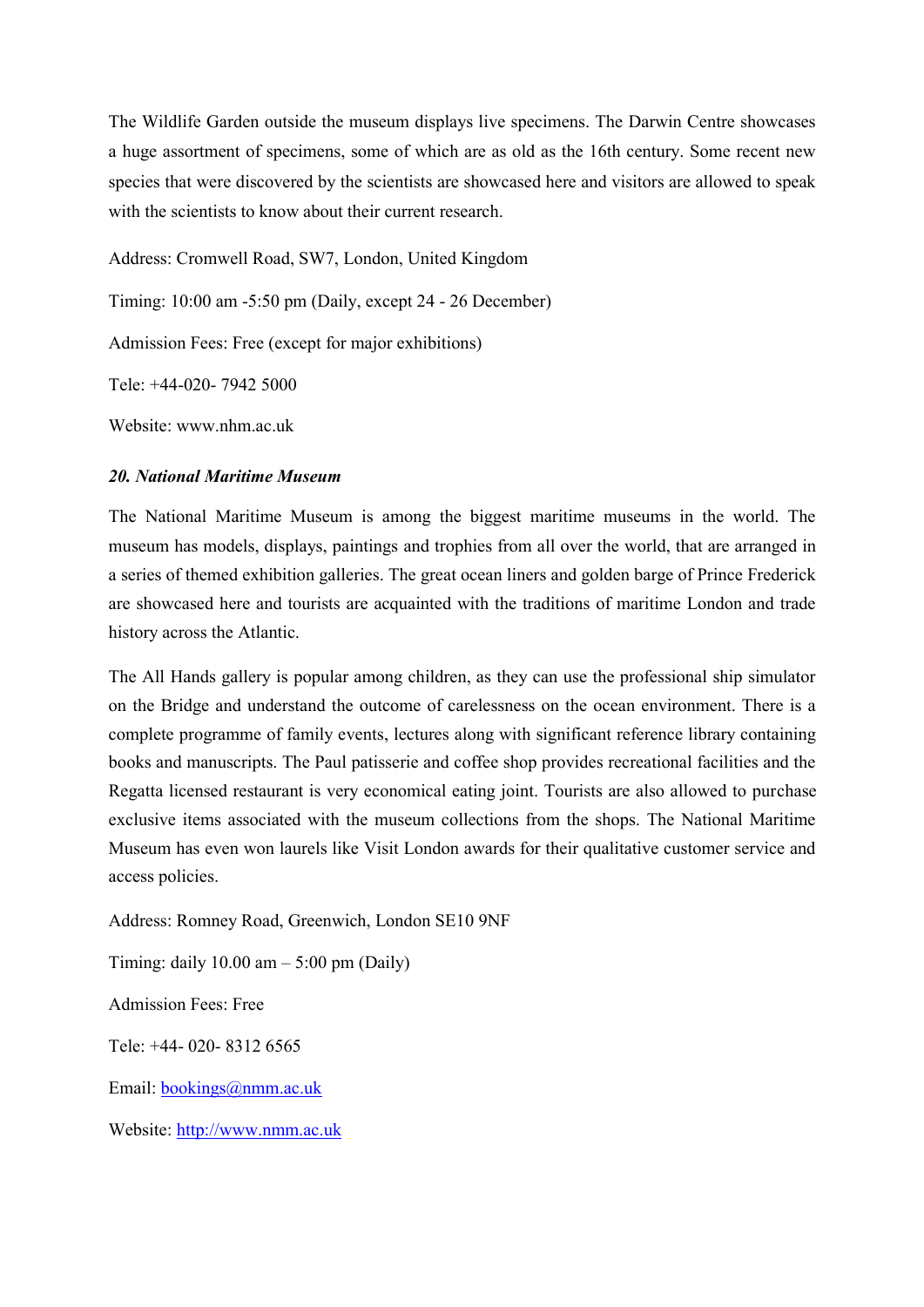#### **Activities - Overview**

Activities in London cater to both indoor and outdoor requirements of the visitors. Some of the popular indoor activities are indoor ice-skating in Queens Ice bowl that has a 45m x 20m rink and Alexandra Palace Ice Rink, especially for a festive skate. Various places and clubs provide facilities for various activities like Gymnastics, Aerobics, Rollerblading, Salsa Dancing and others.

Tourists attend recitals in city churches and Royal Opera House, visit the House of Commons and see the Swiss Centre glockenspiel clock extravaganza along with watching films at the British Museum and take part in other activities in London that are a part of its culture.

Besides, there are various options for outdoor activities in London like exploring Richmond, Rambling on Hampstead Heath, taking part in an urban run, roller-skating, kite flying, bike riding, playing rugby in Battersea Park and old Deer Park and skateboarding. There are outdoor swimming facilities in places like Serpentine and Hampstead Bathing Ponds.

#### **Activities - Generic, Individual level write-ups**

#### *Rollerblading*

Although rollerblading is quite a popular outdoor activity in London but you may find only a few places here providing this facility because many places do not allow it. The best places where rollerblading facilities are available include the Hyde Park and Kensington Gardens. One should be careful about the signs and markings because enjoying skating in the restricted areas can invite fines.

For those who are new to rollerblading or skating are also provided starting lessons on skating for INR 360 or even a free beginner"s lesson. London"s second largest royal park is Bushy Park, which is also a very large area where over 3,00 roller skaters come and enjoy together without outing in much money.

#### *Gymnasium or Aerobics*

Visitors may face certain difficulties in joining a gym in London due to insurance problems because the induction sessions sometimes can be a bit out of pocket. However, a one-day free trial is provided in certain places, who offer them by claiming a possible relocation to London. Some of the popular names here are Soho Gyms, Virgin, Fitness First and La fitness.

However, if anyone has a student card, he or she can try his hand at London University Student"s Union in Mallet, which is just behind Tottenham Court Road. Jubilee Hall, which is in Covent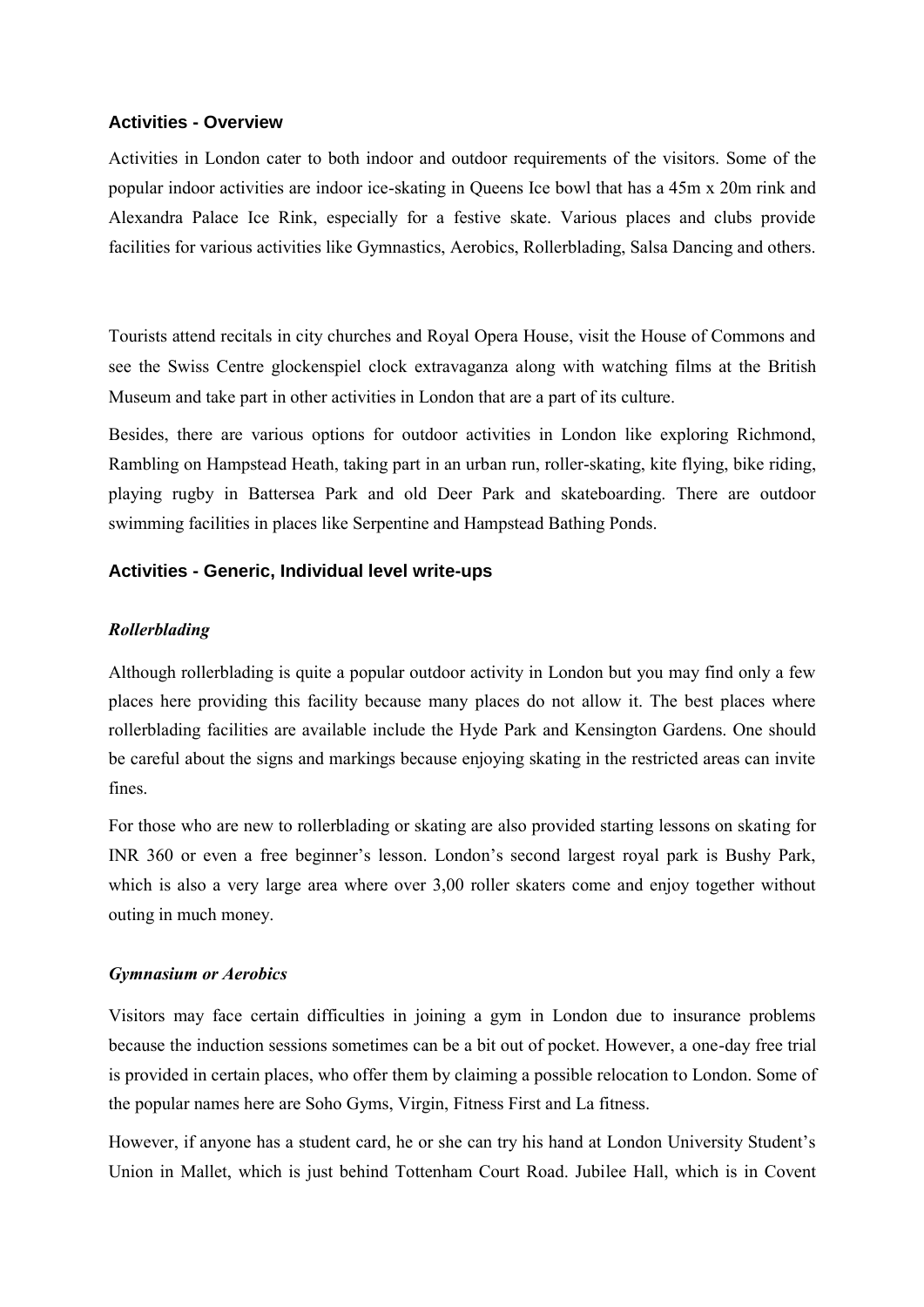Garden"s Plaza or the Pineapple Dance Studio in Langley St, Covent Garden, are the most popular options for aerobics.

# *Karti*

Another popular activity among the masses in London is the outdoor sport of "Karting". In London, Go-karting has developed throughout the years not only as an outdoor sports but also as a medium of entertainment both professional and casually. One of the most preferred karting tracks in London is the 'London Karting' track, which is a just minute away from the City Centre and Canary Wharf.

There are many kart tracks in London where the minimum age limit varies depending upon the place. Some of the places are Daytona raceway in west London where the minimum age is 8 years. F1 city in east London is another option and Kings X raceway in central London has the age limit of 18 years.

# **Excursions & Tours - Overview**

Excursions and tours in London have been a popular option among millions of tourist from all over the globe, as there are dozens of tours, guided or self-guided, to the surrounding countryside including places like Greenwich Observatory, Stratford-on-Avon and farther on to western England, Scotland and Wales, to choose from.

Some of the most famous London Excursions and tours include the London ghost walk, walking tours, bike tours, black taxi tours, rock music tours, Thames dinner cruises, a hop-on hop-off big, red, double-decker bus tours, most also includes a Thames River cruise in their fare. Tourists visit the Brighton resort town, Canterbury Cathedral, Leeds Castle, town of Windsor Hampton Court Palace and even day trips from London to the mysterious Stonehenge.

A quick round trip to the "Chunnel", the undersea tube that connects England with France is another favourite among tourists.

# **Excursion and tours - Individual level write-ups**

# **Brighton**

Brighton is a seaside resort town in England. It came into limelight in the 18th century after the Prince Regent (later King George IV) selected Brighton site for his holiday palace, which features a unique onion-shaped Brighton Pavilion. Brighton is known for its entertainment venues and bustling nightlife.

A blend of Regency and Victorian architecture makes Brighton a popular and unique attraction of tourists. The winding village lanes are complimented with antique and jewellery shops an,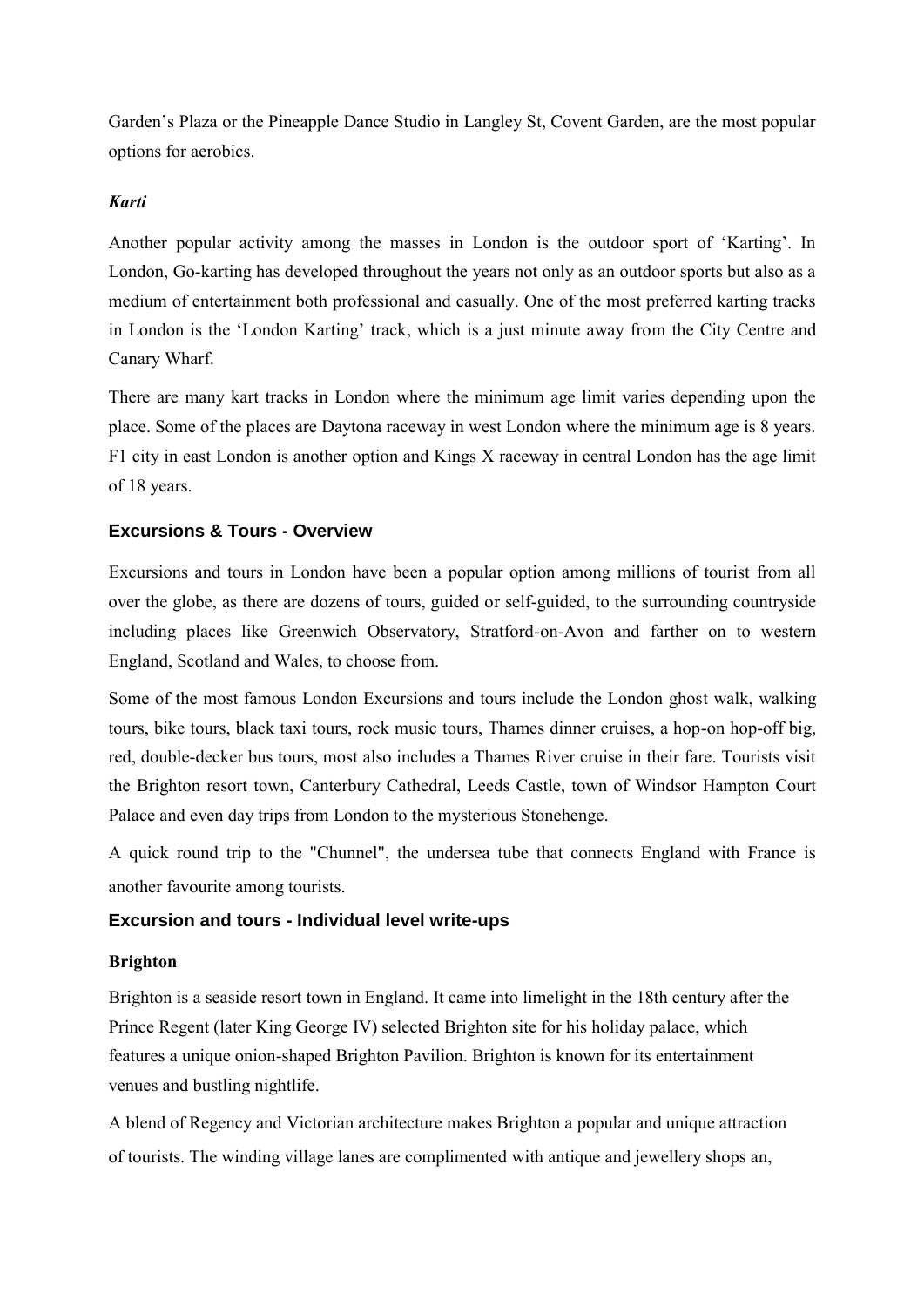while East Pier stretches out over the sea. There are numerous funfairs and amusement arcades making this place an exciting option for visitors. A train from London Waterloo is available to Brighton and take about an hour.

Website: www.brighton.co.uk

#### **Windsor**

Windsor is a small town located 32 km west of London, on the banks of River Thames. Windsor Castle is the main tourist attraction of the town, and is renowned as the largest and oldest occupied castle of the world. Built by William the Conqueror some thousand years ago, Windsor Castle is inhabited by English monarchs and is the favourite of the Queen. The Royal Family usually spend their weekends in this castle, which features the wonderful State Apartments and the Waterloo Chamber, that was built to honour the British triumph over Napoleon at Waterloo.

Tourists are fascinated by the St George's Chapel, which is among the best examples of Perpendicular Gothic architecture in the world. This Chapel houses tombs of several English sovereigns including King Henry VIII, Jane Seymour, Charles I and King George V. The rooms of the castle are adorned with invaluable artefacts from renowned artists like Rubens, Holbein, Van Dyke, Rembrandt and Lawrence and highlights fine tapestries, porcelain, sculpture and armour.

The backside of Windsor castle accommodates Home Park, sprawling across 500 acre of land, and includes the Frogmore site, where Queen Victoria and Prince Albert were buried. Windsor Great Park is popular among people who love to explore the area on walk. Then there is the world famous Eton College, located over the river from Windsor. Tourists can reach Windsor by hopping on a train from London Waterloo or London Paddington.

Address:

Timing: 9.45 am - 5.15 pm (Daily) with last admission at 4 pm (March to October)

9.45 am - 4:15 pm (Daily) with last admission at 3 pm (November to February)

Admission Fees: Castle: INR 1150 for adults and INR 685 for children. Concessions available

Tele: +44-020-7766 7300 (ticket sales and Information office)

E-mail: bookinginfo@royalcollection.org.uk

Website: www.royalcollection.org.uk

#### **Hampton Court Palace**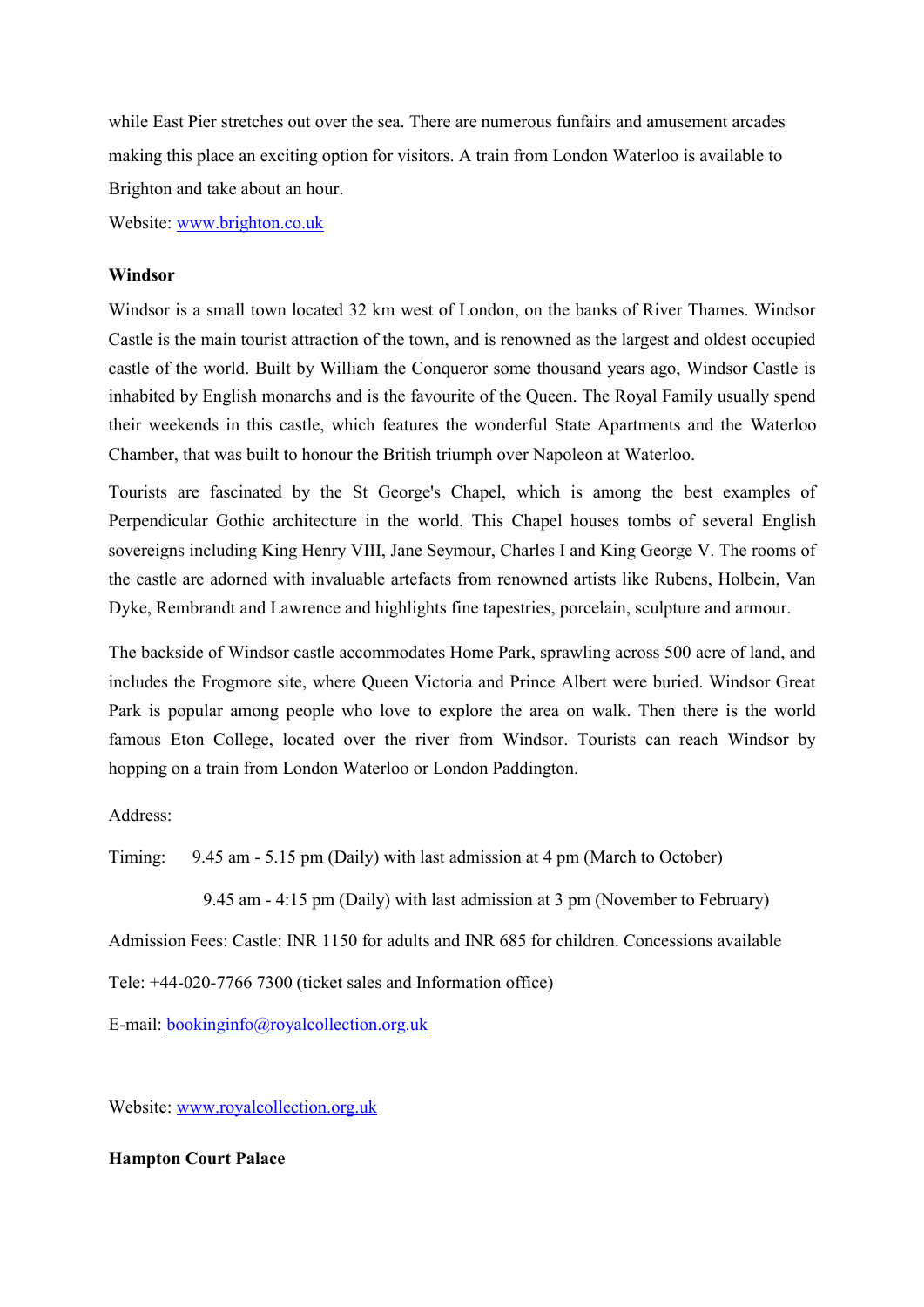Hampton Court palace is located 23 km southwest of London, on the banks of the River Thames. Built by Cardinal Wolsey in the early 1500s, this royal palace is a popular day-trip attraction form London. It was the main residence of King Henry VIII and was the major centre for important events concerning royal and political life until 1737.

Tourists visit the Great Hall of King Henry VIII and State Apartments of King William III, which were conceptualized by Wren and were finished in 1700. Tudor Kitchens remains the same since the 16th century and were instrumental in serving raucous banquets. The main attraction at Hampton Court palace is perhaps the maze, which was planted in 1705 and continues to entertain children coming here, from all parts of the globe.

A train from London Waterloo reaches Hampton in 35 minutes. Alternately, many tourists also take a boat ride along the River Thames from Westminster, Richmond or Kingston.

Address: East Molesey, Surrey

Timing: 10 am - 4.30 pm (Monday to Sunday) with last admission at 3.30 pm and last entry to the maze at 3.45 pm

Admission Fees: INR 1024.52 for adults and INR 512.26 for children

Tele: +44-870-752 7777

Website: www.hrp.org.uk

## **Restaurants - Overview**

There a myriad range of restaurants in London from capital curries to great gastropubs, serving multiple cuisines and local delicacies. Tourists and shoppers frequent the Oxford Street in the heart of London"s West End to relax in between their shopping spree.

Many tourists relish the afternoon tea or "cuppa" at one of several hotels and restaurants in London, the most popular being Ritz that have a dress code, serving tea with all the grace and tradition of the British Empire. The world-famous Indian curries are available in any of the hundreds of restaurants, including the posh Mayfair and the stylish Brick Lane. Chinese cuisine is available at Chinatown in Soho, whereas African and Caribbean cuisines are served at Brixton.

Home to celebrity chefs like Jamie Oliver and Gordon Ramsay, restaurants in London offers some finest cuisines for the country. www.london-eating.co.uk provides detailed information on London restaurants.

## **Shopping - Overview**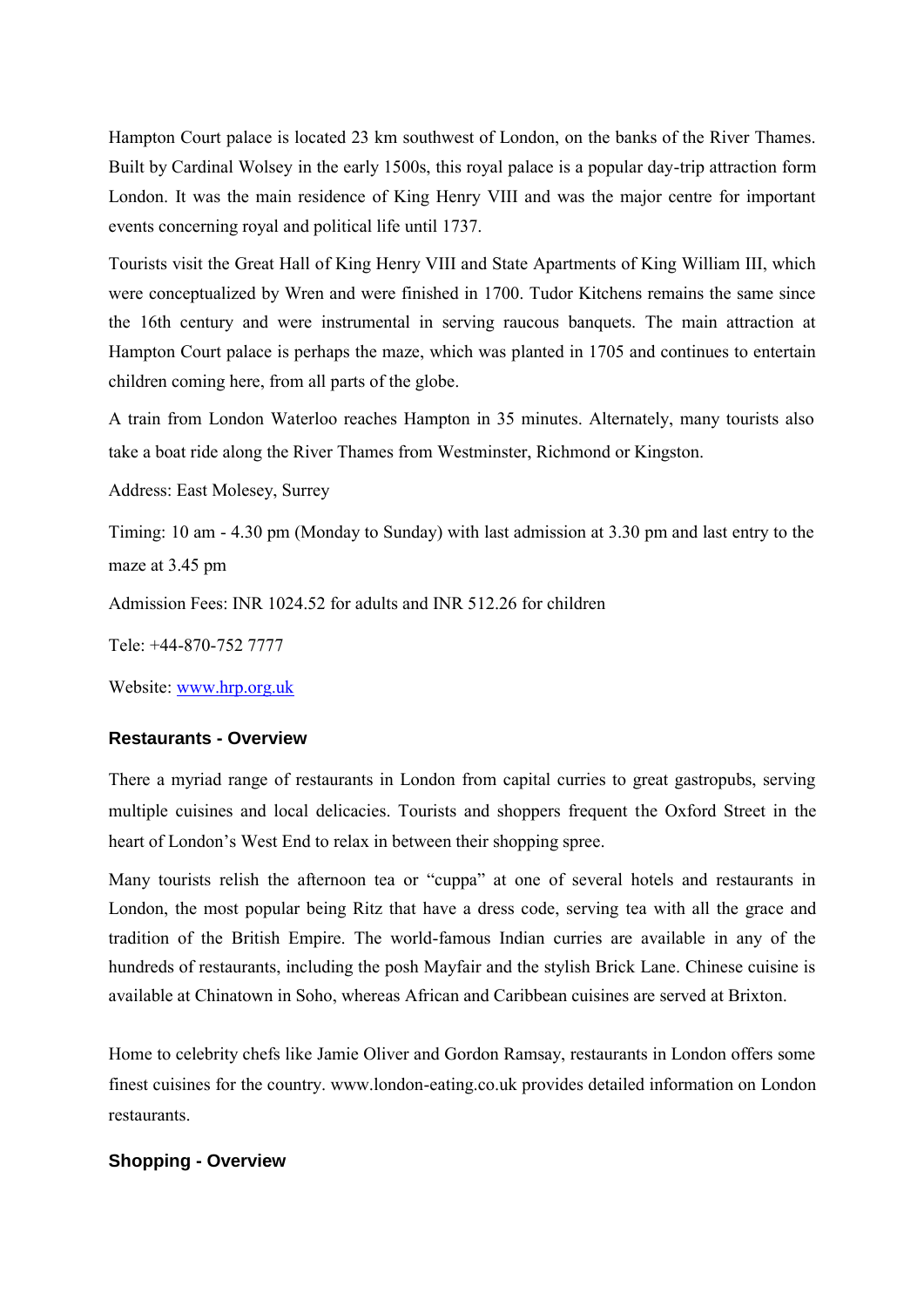Being a global centre of fashion, music and style, London is the place where trends begin and are exported worldwide, thereby making shopping in London inevitable. Many tourists around the globe attest to the immense popularity of London for shopping, especially the world famous Harrods.

Right from exclusive boutique stores for luxurious shopping to vibrant street markets providing incredible deals, London offers a myriad range of shopping options for the tourists. For the brand conscious people, the exclusive stores at Knightsbridge and Harrods are extremely popular. Tourists looking for great deals and moderate price range prefer shopping on Oxford Street and Regent Street. The markets at Covent Garden are known for unique souvenirs shopping.

Another popular shopping spree for tourists includes the curios of Portobello Market, lively street shopping at Bow Market or Camden Market and other street markets across London. Camden Market offers a wide variety of clothing, food, antiques, bric-a-brac, bars and nightspots for the tourists to enjoy. Shopping in London is incomplete without a visit to Broadway Shopping Centre, that accommodates more than 40 shops along with a Tesco Metro and restaurants, cafes and bars. This shopping centre also has underground parking facility for cars along with disabled access. The Old and New Bond Streets in W1 are home to international designers like Prada and Gucci. The Conduit Street close by offers stuffs from off-the-wall designers like Vivienne Westwood.

British foodstuffs are available at Fortnum and Mason, W1. Going towards the East End, tourists flock the Sunday markets for almost everything from fruits to accessories, including Petticoat Lane and Brick Lane, E1, and the flower market at Columbia Road, E2.

Speaking about taxes and duties in London, most major shops in the West End comes under the Tax-Free Shopping scheme, which is a part of Global Refund - www.globalrefund.com. As per the scheme, travellers from outside the European Union can avail refund of VAT, which is currently 17.5%.

## **Attractions - Overview**

Many of the attractions in London are created keeping in mind the requirements of the youngster and children, as fondness for children of all ages is an inseparable part of English charm. This is evident from the number of Zoos, rides, arcades, museums, theatres, music attractions and other places that appeal to any young visitor. Tourists recall the nursery rhymes at the London Bridge site and experience the glory of the British Empire at the heritage sites along with spending time with the animals at the London Zoo.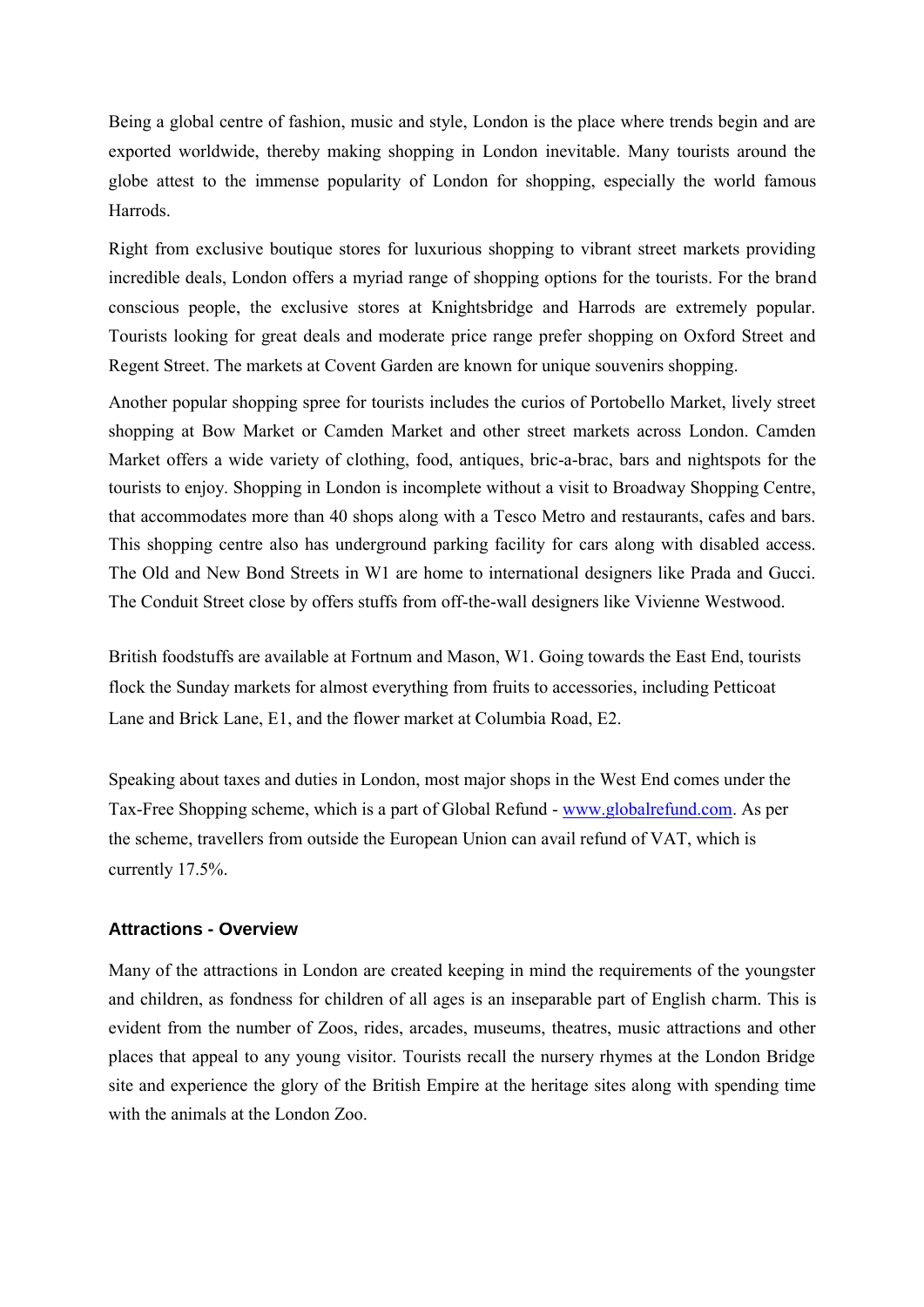Shopping at Harrods is another popular activity among millions of visitors, who flock the city every year. Experiencing the historic reflection of the Tower of London along with visiting the Buckingham Palace and the Parliament building are other favourite attractions for travellers. Foodies can enjoy their evening at any of the restaurants at ethnic neighbourhoods of London. Many tourists also vouch for the entertaining nights at the theatre or the London Symphony.

There are numerous attractions in London that are free, including the famous British pomp and ceremony that is held outside Buckingham Palace. Besides, there are some museums like the British Museum, Sir John Soane's Museum, and the Garden Museum along with renowned art galleries such as the National Gallery, National Portrait Gallery, Tate: British and International Modern and Contemporary Art and Wallace Collection are some other London attractions that are all free.

Sports is another favourite attraction among visitors as London has on offer various sports like cricket, football, horse racing, tennis, and golf, along with some other unusual sports, such as "going to the dogs" or watching dog racing. A ride on the famous "double-decker" buses is a cheap and unique way to discover the city. There are numerous guided or self-guided tours to the nearby countryside to choose from.

#### **TRAVELLING TO**

#### **Travelling to - Overview**

London has one of the most extensive public transports in the world, covering airport transfers, London Tube, buses, trains, ferries, cycling and more. Tourists travel to London mainly by flights, and some opt for Coaches, Eurotunnel and Eurostar to London.

Having a global city status, it is the most served destination by all major flights. London has five airports, namely London Heathrow, London Gatwick, London Stansted, London Luton and London City Airport.

Coaches are also a cheap mode of travelling to London from almost anywhere in the UK or Europe. Victoria Coach Station is main station for coached in London. Besides, Eurostar train via the Channel Tunnel is another popular way to travel between the UK and Europe. This high- speed rail service is extremely frequent from Paris and Brussels. The terminal of Eurostar in London is at St Pancras. Then there is the Eurotunnel, which offers high-speed car, coach and freight services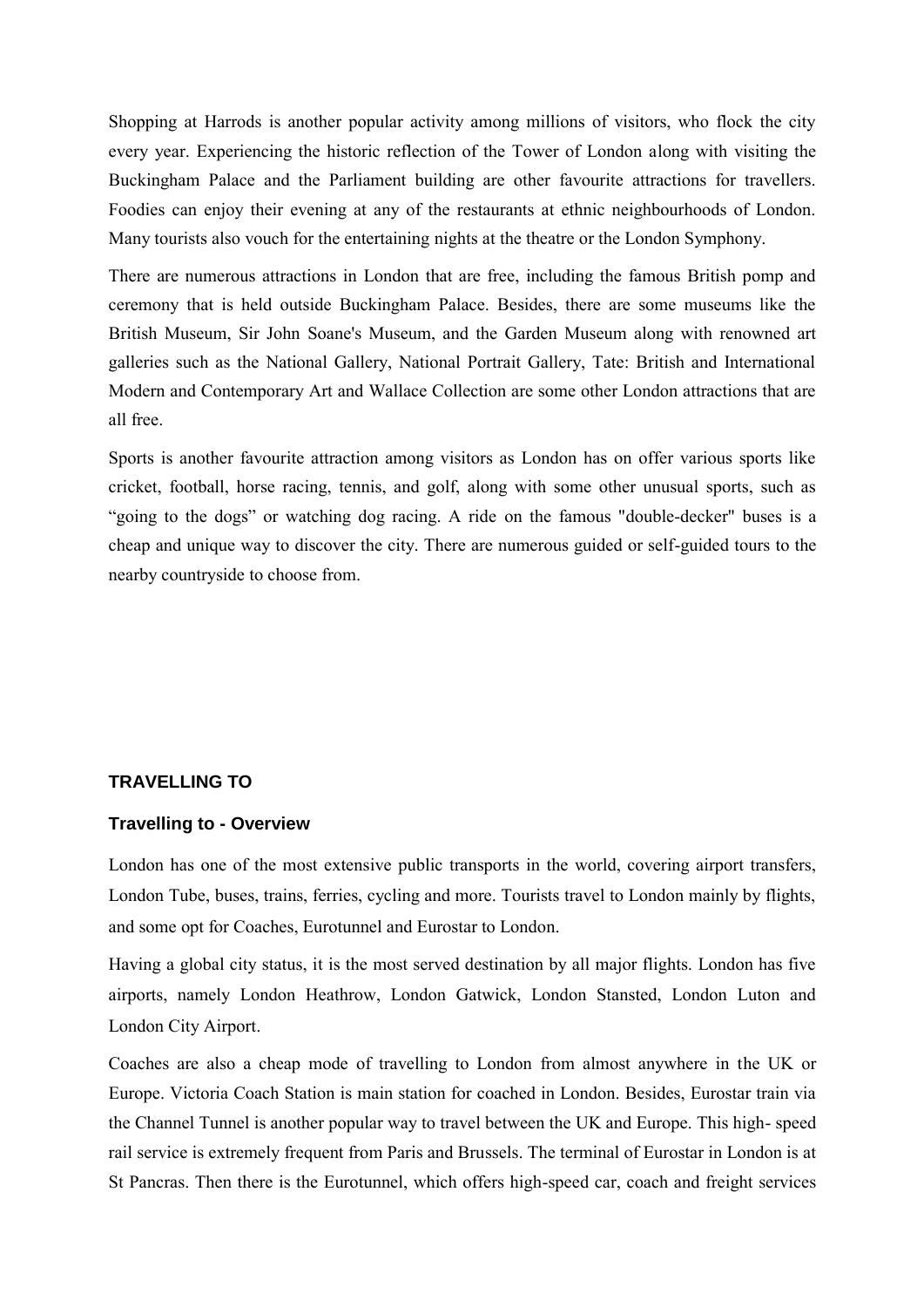via the Channel Tunnel. It serves between Coquelles (Calais) and Folkestone that is close to the motorway network and London.

The best way to reach London from India is to take a flight. There are various direct flights from Delhi to London, including British Airways, Virgin Atlantic, Jet Airways and Air India. Kingfisher, British Airways, Jet Airways and Air India provides direct flights to London from Mumbai airport. British Airways also serves passengers from Bangalore, Chennai and Hyderabad.

# **Flights**

With the biggest and busiest airspace in the world, London is the main centre of international air transport. Flights to London, whether to Gatwick, Heathrow, Stansted, Luton or City airport, arrive very near to the capital city.

Although the city has eight airports, but the major hub of national flag carrier, British Airways, is the London Heathrow Airport, located in Hillingdon, West London. Catering to all international flights from most major airports worldwide, London Heathrow Airport is the busiest airport of the world with regards to international passenger traffic. Located 15 miles west of London, the Heathrow airport have five terminals, but currently only four are operational, as the T2 is under redevelopment and will remain closed until 2014. While planning the itinerary, one need to consider the waiting time required to get through T3, especially if the traveller is not having an UK/EU passport.

London Gatwick Airport, situated in West Sussex 28 miles south of central London, is another major airport with traffic similar to London Heathrow along with some low-cost short-haul flights. Located in north east of London in Essex, Stansted Airport is the main hub for Ryanair in UK. While Luton Airport in Bedfordshire, north of London, usually caters to short-haul flights. Shorthaul scheduled flights and business jet traffic is handled at London City Airport situated ten miles east of London's West End, which it the smallest and most central airport in London.

British Airways flights to London from New York, Edinburgh and other cities around the UK and arrive at Heathrow Airport as well as London City Airport and Heathrow Airports. With soaring competition in the domestic flight market, flight prices are often very reasonable while travelling within the city.

# **Transfers to city (from the airport)**

London airport is located in east London and facilitates easy travelling for the passengers to the city through an availability of sufficient public transportation option like trains, buses, taxis, and more. The easiest way to travel from the airport is through the docklands light railway (DLR).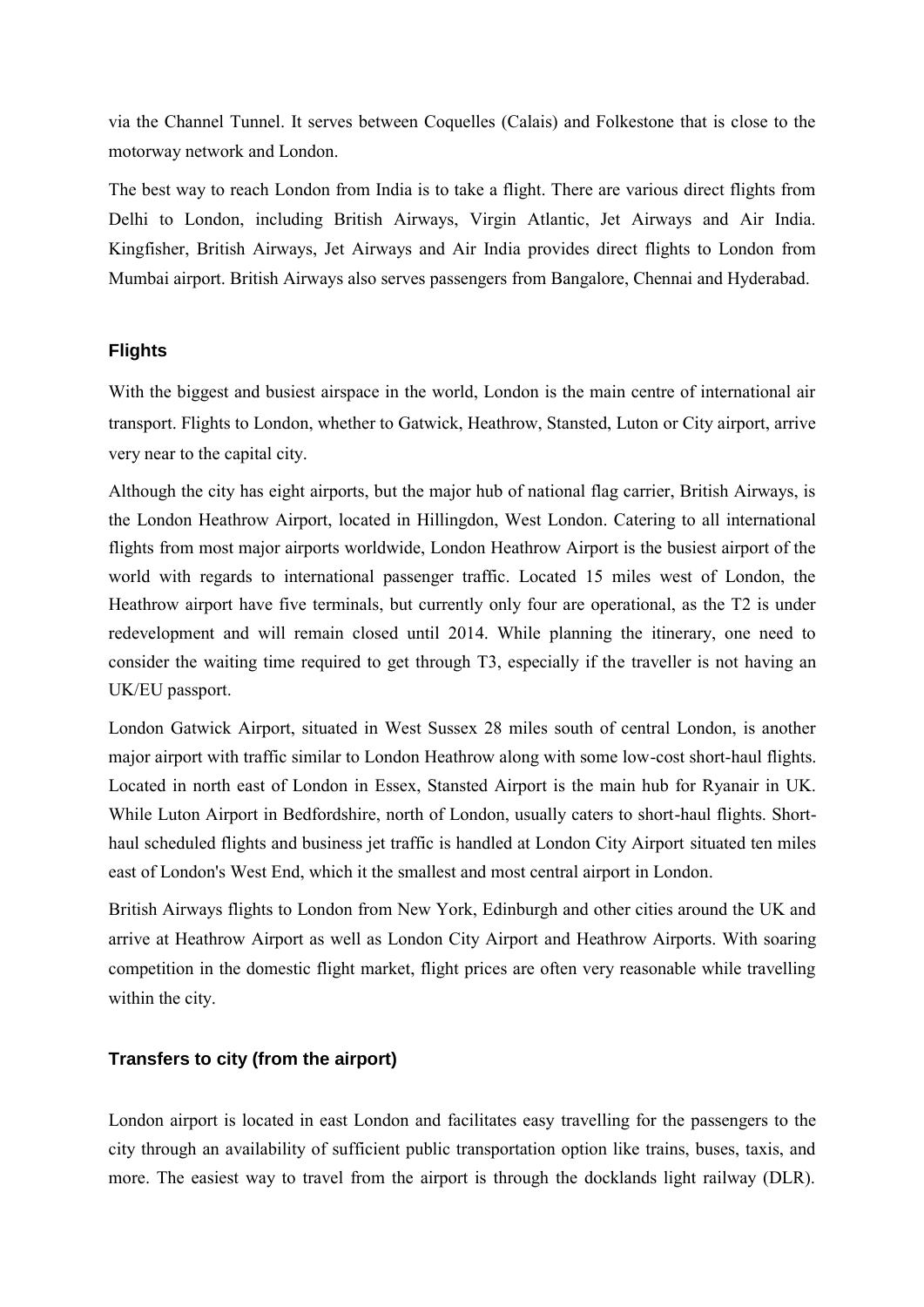DLR station is an over ground system connected to the airport terminal where the trains depart at every 8 to 15 minutes to Canning Town. Heathrow connect rail is the fastest way to travel in London. Executive car hire as well as chauffeur car hires are also available at the London airport for travelling to London purposes.

# **Trains**

There are several rail routes connecting London and one of them is the service provided by Docklands Light Railways. It has an independent rail service up to the newly formed Isle of Dogs. Now, a new extension of the same railway network operates under the Thames to Greenwich and beyond to Lewisham.

Some areas in London like the northern suburbs receive good train service, much better than the services of tubes. The link of north London extends from Richmond to North Woolwich across the northern part of London. Other useful train service includes the rail service from Hampstead Heath to Kew and often these rails prove to be much cheaper than tube rails by connecting to the tourist destination much closely and quickly.

At present, it is very difficult to calculate the fares and to find out the schedule of travel due to the past mandate by the British government because of which the former British Rail was broken up in order to create smaller divisions that could connect several areas of the countries in a much better manner.

Although the facilities on trains vary, depending on the Train Companies the run them, but most of the trains in London are totally non-smoking and offer Standard seating. Besides, first class seating, seat reservations and catering services are available for the trains. There are WiFi and power points for laptops and mobile phone chargers on certain trains. Most modern trains are equipped with visual information displays and automatic announcement facilities.

## **Buses**

There are many double-decker buses in London that has a seating capacity between 60 to 80 people. Some of the buses that operate here are bus number 473 that operates between destinations like London City Airport, Stratford, Silvertown, North Woolwich and Prince Regent Dlr Station. The other bus that operates here is bus number 474 and he bus routes are available on the internet.

Tourists are provided the London Travel Card, which provides unlimited option to travel by buses or subways throughout all 6 or 2 central zones of London. This facility can help a person in travelling from one destination to other very easily without worrying about change or tickets.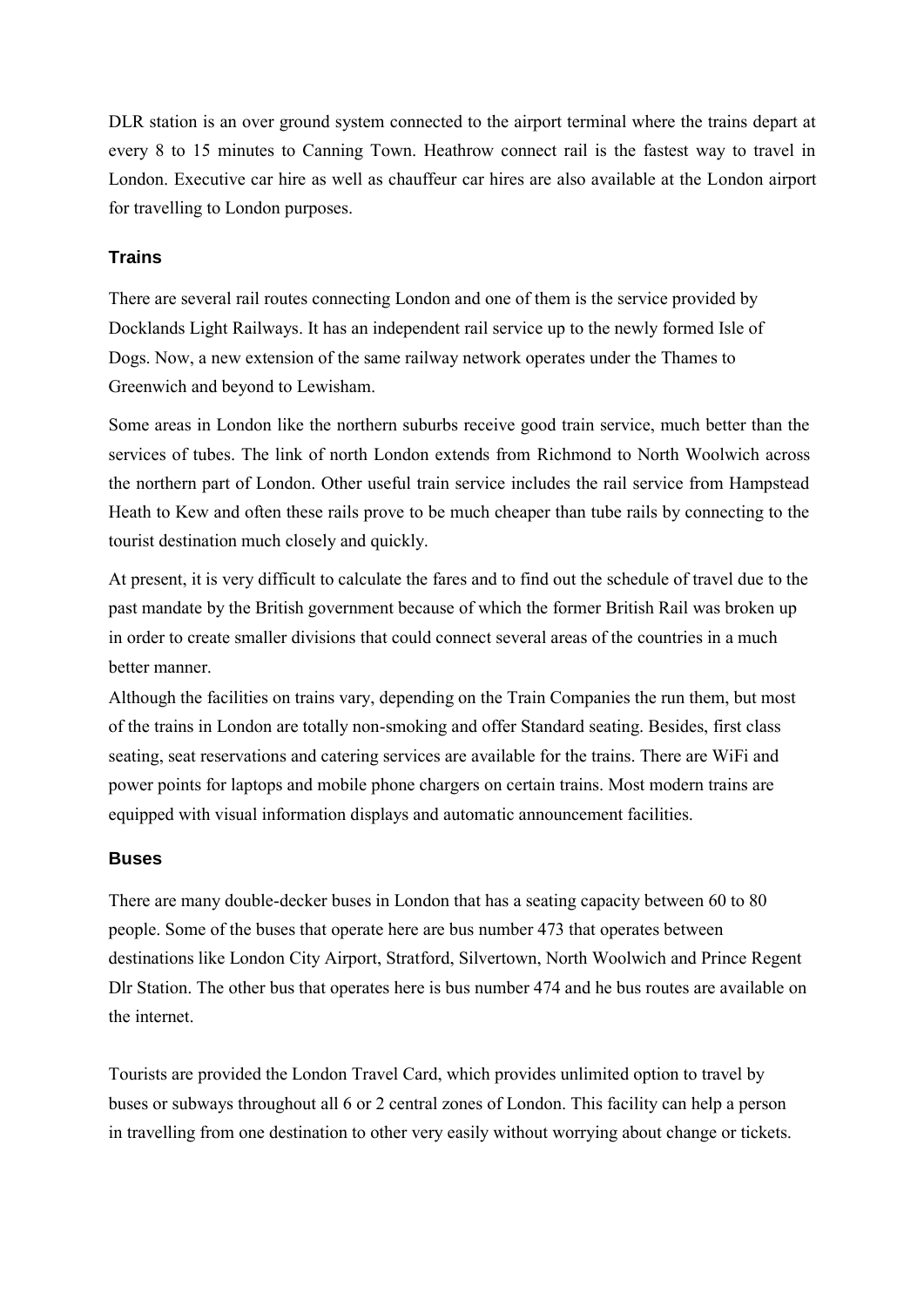However, there is a condition that the residents of Britain are not eligible to obtain a London travel card.

### **Weather**

London has a temperate type of climatic conditions with high temperatures in the summers with flowing heat waves. Winters receive irregular rainfall in form of drizzles that are here all round the year. Although London receives, snow sometimes but they are not here for much of a time. Climate of London in summers are pleasant with average temperature ranging to  $18^{\circ}$  Celsius. Snow here in winters is not common. However, the temperatures in winters here is in between 2 to  $6^0$  Celsius. It is not often that the temperature here drops below freezing point.

The best time to visit London would be in the summers because the weather is more stable at that time. The days are long and sunny while nights are usually muggy due to the urban heart effect. However, the weather of the city might change frequently from sunny to rain and from hot to cold, no matter which time of the year it is.

#### **Visa**

Visa is an important document, which a person requires to enter UK from outside nation and this document is issued to an individual by the UK Border Agency and this permission is better known by the name of "entry clearance". Generally, there are four types of documents regarding entry clearance. The first one is a permit required by citizens of countries outside the European Economic Area also known by the name of EEA.

The second one is an entry certificate issued to the non-nationals and the third one include the permit granted to the family members of the EEA nationals who themselves are not an EEA national. The last type of clearance documents includes a minor document stating the exempt for people such as Diplomats from the restrictions of the Immigration Act 1971.

The visa and migration rules to UK especially London keep on changing that is why it is better to stay updated on the latest rules regarding the VISA with the help of relevant UK government site. The processing time in the assessment of individual applications may vary.

There are certain important documents that are necessary for an individual to submit along with the visa application form. The first document is a valid passport with a minimum validity of six months and a complete application form that will direct you to one of the Application support centres for submitting your finger scans.

The other documents include recent passport size photographs, documents stating conformation of employment, recent bank statements including travellers' cheques.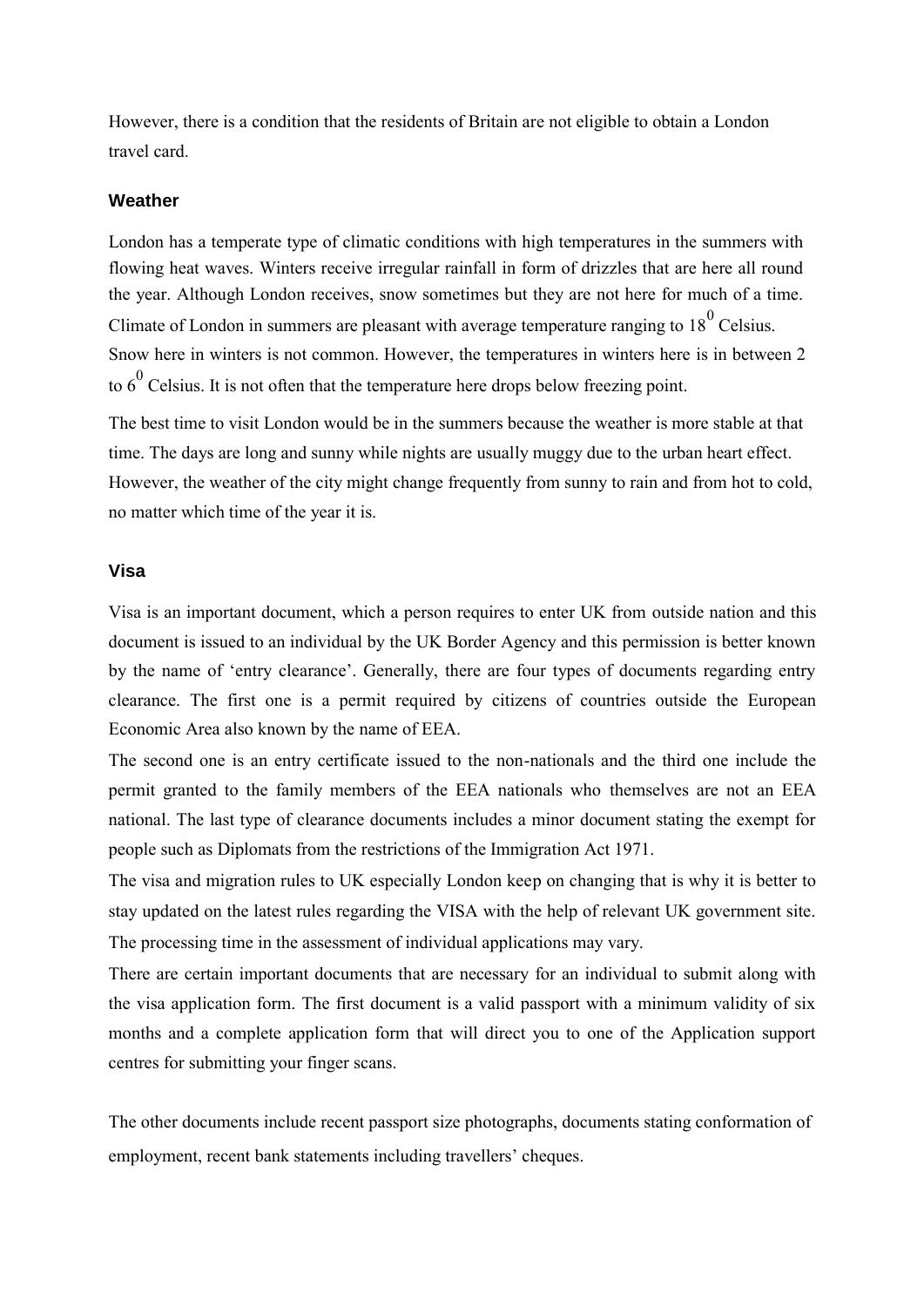For further information, please contact: *Contact of the Embassy New Delhi British High Commission, Shantipath, Chankyapuri, New Delhi 110021 Tele: +91 (0) 11 26872161 Fax: (91) (11) 26870065 Email: postmaster.NewDelhi@fco.gov.uk Website: www.ukinindia.com/*

*Contact of the Embassy Mumbai British Deputy High Commission Maker Chambers IV Second Floor 222 Jamnalal Bajaj Road Nariman Point Mumbai 400021 Tele: +91 (22) 56502222 Fax: (91) (22) 22027940 Email: comenq.bombay@fco.gov.uk Website: www.ukinindia.com/*

*Contact of the Embassy Chennai British Deputy High Commission 20 Anderson Road Chennai- 600006*

*Tele: +91 (44) 52192151 Fax: (91) (44) 52192322 Email: bdhcchen@vsnl.com Consular@madras.mail.fco.gov.uk*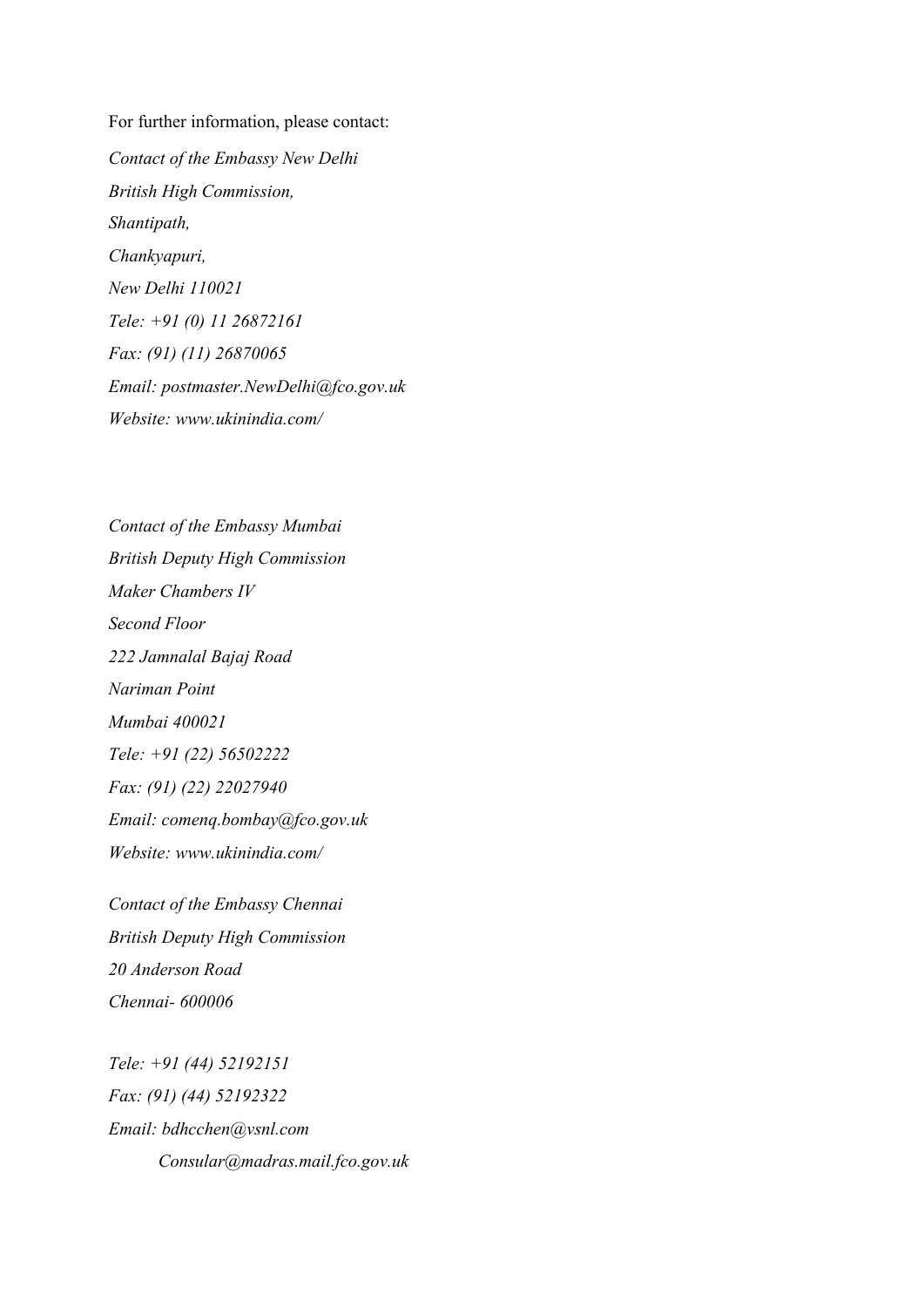*Website: www.ukinindia.com/ Contact of the Embassy Kolkata British Deputy High Commission 1A Ho Chi Minh Sarani Kolkata -700071 Tele: +91 (33) 22885172/ 22885173-76 Fax: (91) (33) 22883435 Email: kolkata@fco.gov.uk Website: www.ukinindia.com/*

## **Currency**

The currency used in London is British Pounds also known as Great Britain Pounds. Under the decimalization system of UK, 100 pence is equal to one pound and one British pound is equivalent to 73.2 Indian rupees. The current bank notes used there are 5, 10, 20 and 50-pound notes. Apart from British pounds, no other currencies are accepted in London, except for some of the shops, which might accept Euros.

Although many ATM"s are available in London, but most tourists exchange cash in advance before travelling, as there are chances that travellers have to pay extra for withdrawing cash in London. In Delhi, there are various currency exchangers in Connaught Place providing best exchange rates. The best rates for currency exchanges in Mumbai are provided at Andheri, Colaba, Bandra West and Mahim.

Currencies are exchanged at bureaux de exchange and even in some renowned hotels, offering currency exchange in London. However, the banks are likely to provide much better exchange rates, here. Credit cards such as MasterCard, American Express and Visa card ware accepted in London. Apart from these, other credit cards and smart cards might work, depending on the facilities provides by the credit card companies. Apart from these above-mentioned credit cards, most of the areas accept traveller"s cheques too.

There are several sources of currency exchanges in London, which includes airports, banks, travel agencies, and even stress kiosks. Banks and travel agencies are preferred by most tourists instead of currency exchange kiosks in central London or the railway bureaux, for providing better exchange rates.

#### **Insurance**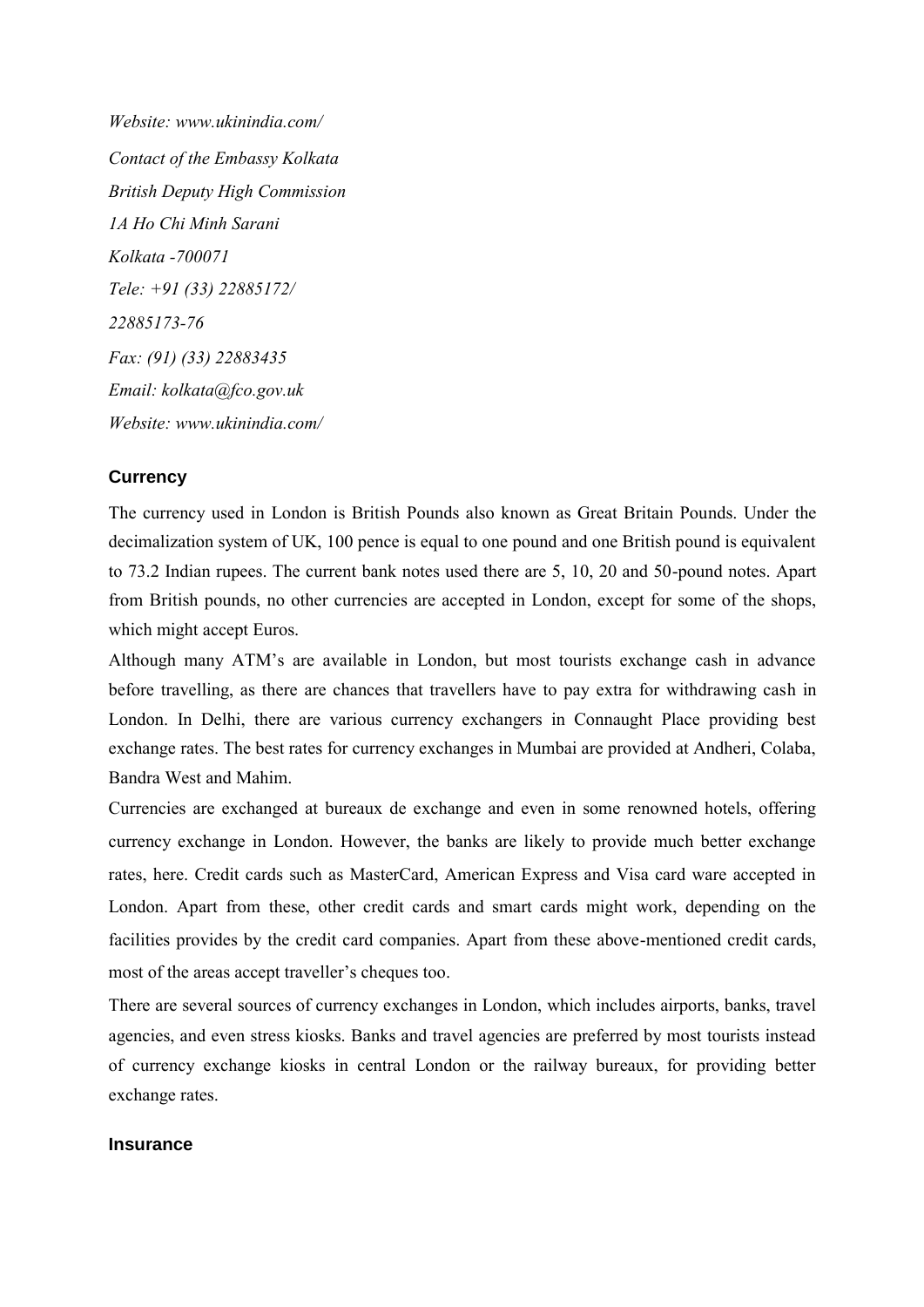It is very necessary for a person to have travel insurance before finalizing any trip abroad. Travel insurance is not a part of any particular tour package and it includes medical, travel delay and financial expenses within the home country or other destination country. It is better to gather all the important information that is essential to know before you travel.

It is important for an individual to check with his or her travel insurance company the type of services and security they provide while travelling to London. The different types of travel insurances are trip protection or cancellation insurance, travel medical insurance, emergency evacuation insurance, annual multi-trip insurance and travel accident insurance.

There are different types of offers and options provided by travel insurance depending upon the type of travel like business travel, student travel, leisure travel, adventure travel and international travel. Travel insurance commonly covers medical expenses, overseas funeral expenses, delayed departure, cancellation, loss like theft or damage of possessions and legal assistance.

#### **Emergency contact numbers in London**

Police, Fire, Ambulance, Coastguard: 999, 112 Crime: (non-emergency) Tel: 101 NHS Direct: health advice 24/7 Tel: 08 45 46 47

#### **TRAVELING WITHIN**

#### **Travelling within - Overview**

London offers an efficient and cheap transportation for travelling to its popular destinations, through different modes including trains, taxis, buses, car rentals, riverboats, trams, and many more. The local underground trains are a good choice for covering long distance in minimum time. For travelling cheaper through trains, oyster cards are also available as an option. Amongst the trains, options are underground trains and the Docklands light railways.

London trams runs from Croydon to Beckenham and are an integral part of the London bus network. Buses and trams are a good way to travel cheap within London for which passes both for bus and tram network can also be availed. Taxis are also useful in reaching the desired destination, conveniently. Other options like London riverboat services and cycling in London are also a cost saving way of travelling within London.

#### *Buses*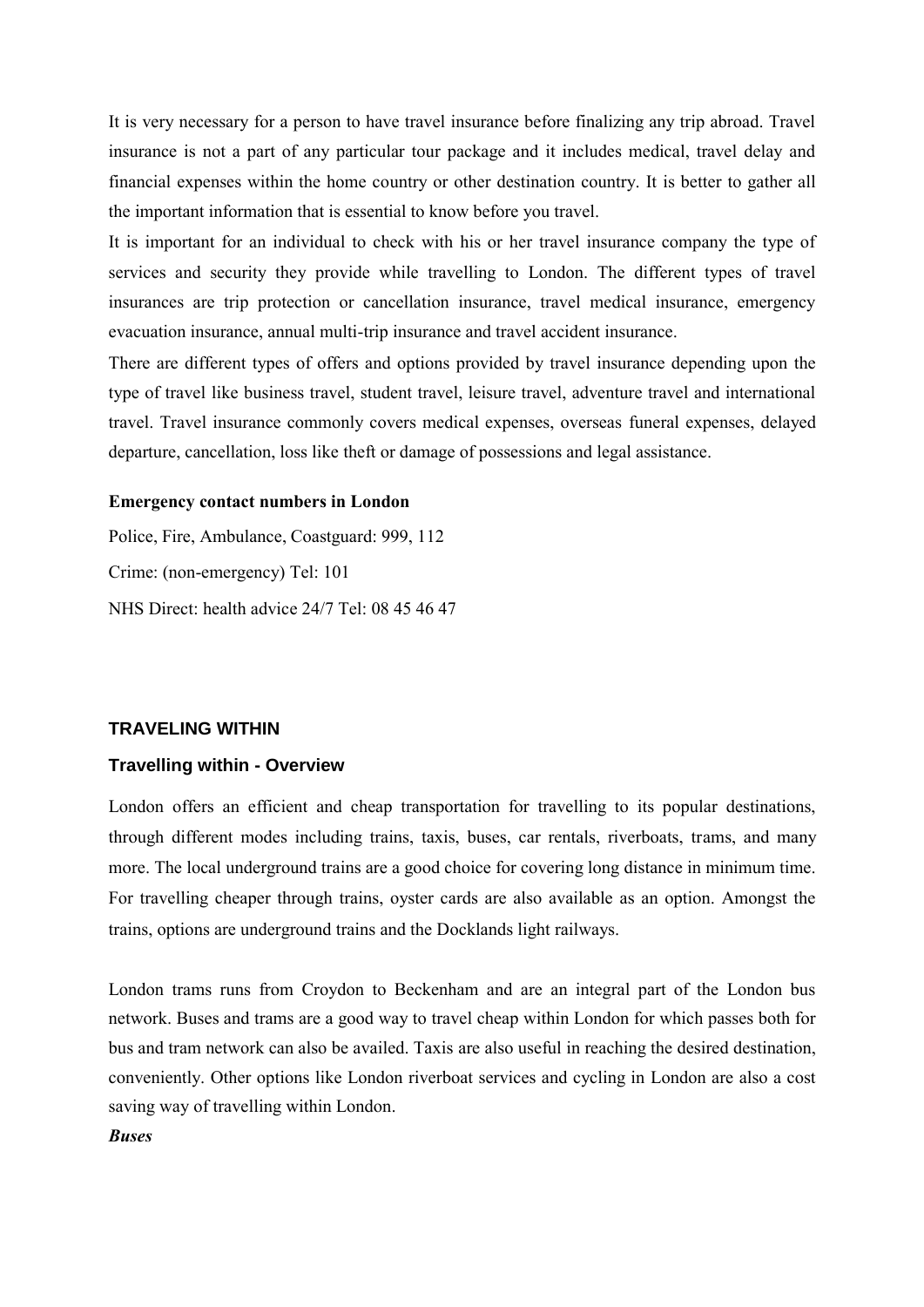Buses in London are available from the close of the tube to the starting of the daytime. London have an extensive bus network, wherein Trafalgar Square is a hub of night buses in London. The information board at the bus stop provides information about the routes of the buses. The flat fare for bus and tram network is INR 95.

#### *Taxis*

The taxis of London vary from iconic London black cabs to local minicabs. These cabs and taxis can be hailed in the streets or availed from the designated ranks at prominent places namely mainline rail, tube, and bus stations. These cabs offer the maximum journey of 12 miles and duration of one hour. Their fares are metered that start from a minimum INR 160.

### *Trains*

The underground local trains of London cover the city in a crisscross manner and extend beyond the tube network. To travel cheap in these trains oyster cards are used, as they are cheaper than the paper tickets and are usable for more than one time. Popular rail operators of London include Silverlink, First Capital Connect, SouthEastern Railway, and London Overground.

#### *Riverboats*

London riverboat services are a good way to travel across London avoiding the traffic in the way. These services help travellers to view the most popular destinations of the London along with basic commuter services. The common stops of these riverboats include Tate Modern, London Bridge, Tower Of London, Hilton London Docklands Riverside, The O2, and The Greenwich.

## *Cycle hire*

Apart from car rentals, cycle hire services are also available in London. This cycling scheme is a way of public bike sharing for making shorter journeys more fascinating around the capital. There are over 400 hundred locations providing cycle hire in London. This service is free for first 30 minutes and apart from cash, and payment through credit, debit or membership cards are accepted.

#### *Oysters and travelling cards*

Travel cards are also available for tourists, which allows passengers unlimited travel on the Tube, buses, and trains in the London urban area. The concept of oyster and travelling cards is also quite popular in London as a faster, smarter, and cheaper way to pay for various transport systems including trains, ferries, buses, trams, DLR, and tube through a single card. With travel card, tourists can also avail discounts on many of scheduled river services in London.

## **Car rentals**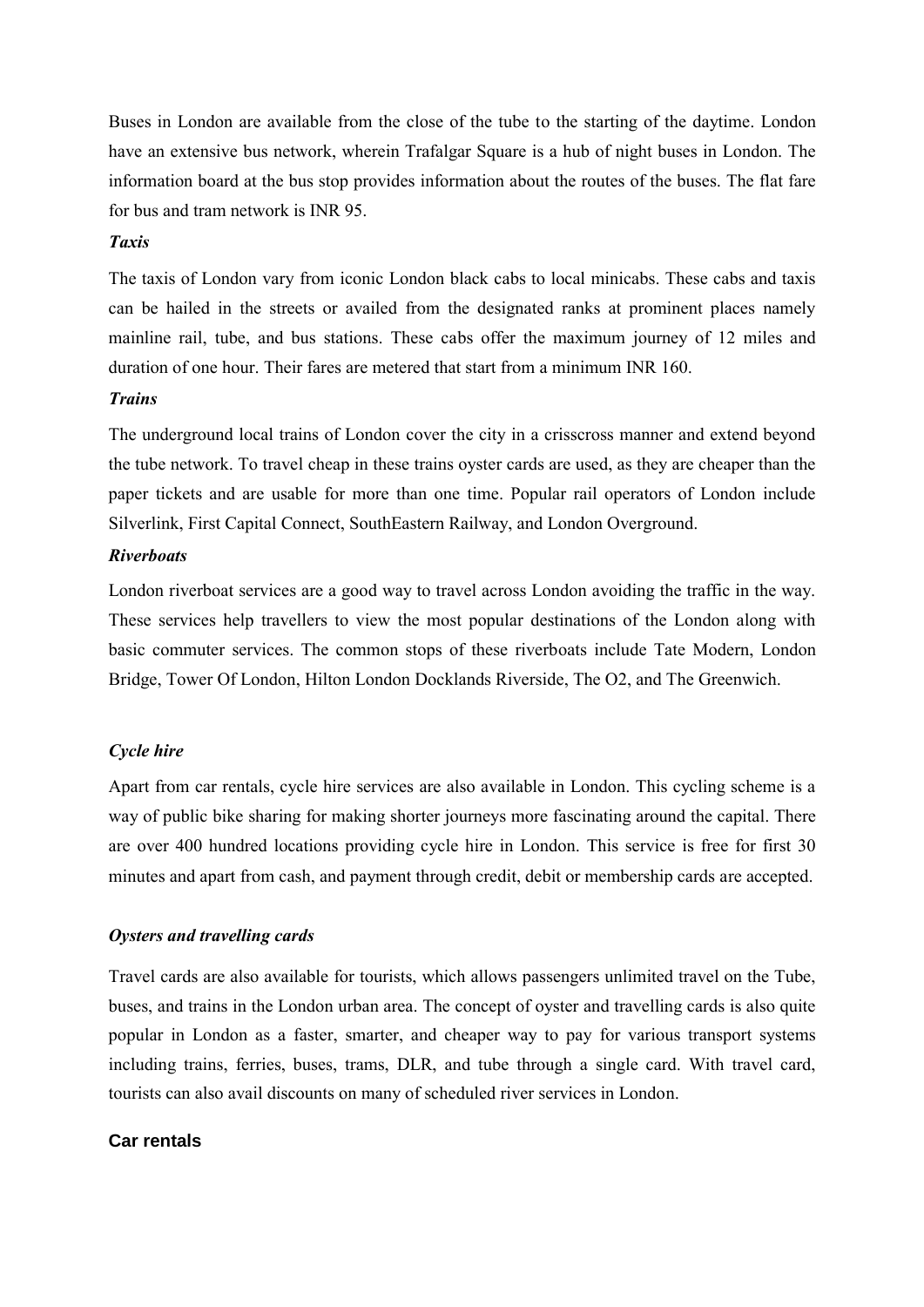Hiring a car in London is considered as one of the best and quickest ways to move around by various tourists, and there are car hire offices in more than 50 different locations around London. One can hire a car easily online and these companies offer car service from and to major London airports and that too, on a daily or weekly basis.

Some of the major car hire companies in London are holiday autos, hertz, thrifty, SIXT and ebookers. These companies offer both small cars as well as three door cars, which includes Fiesta, Corsa on daily as well as special weekly basis. Many car rental companies also facilitate airport transfer along with sightseeing and city tours. Tourists can book various models of cars, with or without chauffeur, in London. The charges vary from INR 7850 to INR 9200, depending on model and other services.

# **Other Public Transportation**

London is a well-connected city when it comes to transportation facilities and the visitors have a wide range of transport options including bike rentals and car hires.

## *Buses*

Buses are available in London throughout the day. For the night run, night bus services are also available, that run from the close time of underground rail network to the starting time of daytime bus services. The flat rates of bus services amount to 95 INR when paying through oyster card otherwise 160 INR when paying in cash. These fares vary according to distance covered. Most of the bus routes in central London require buying tickets before boarding the buses. Ticket machines that sell single fare tickets as well as daily bus passes are available at the main bus stops on these routes.

## *Train*

The DLR trains in London depart from the airport at every 8-15 minutes. The overground trains in London are available at East London Line, West London Line, North London Line, Gospel Oak to Barking Line, and Watford Dc Line. At the north London line, four trains depart per hour from Monday to Saturday and two per hour on Sundays. On the west London line, two trains depart per hour with some additions at the peak time. At the east London, line four trains depart per hour at each of the southern termini. At the gospel oak to barking line, every hour, two trains depart in non-peak hours and four trains depart in peak hours. At the Watford DC line, three trains are available every hour from Monday to Saturday and two trains are available per hour on Sundays. One can use these trains by paying for paper tickets or through oyster cards.

## *Taxis*

The traditional taxicabs of London include royal black cabs and local minicabs. These taxis can be hired or boarded from the streets of London or to book it specifically, they can also be booked from mainline rail, tubes, and bus stations. They are available for a period of maximum one hour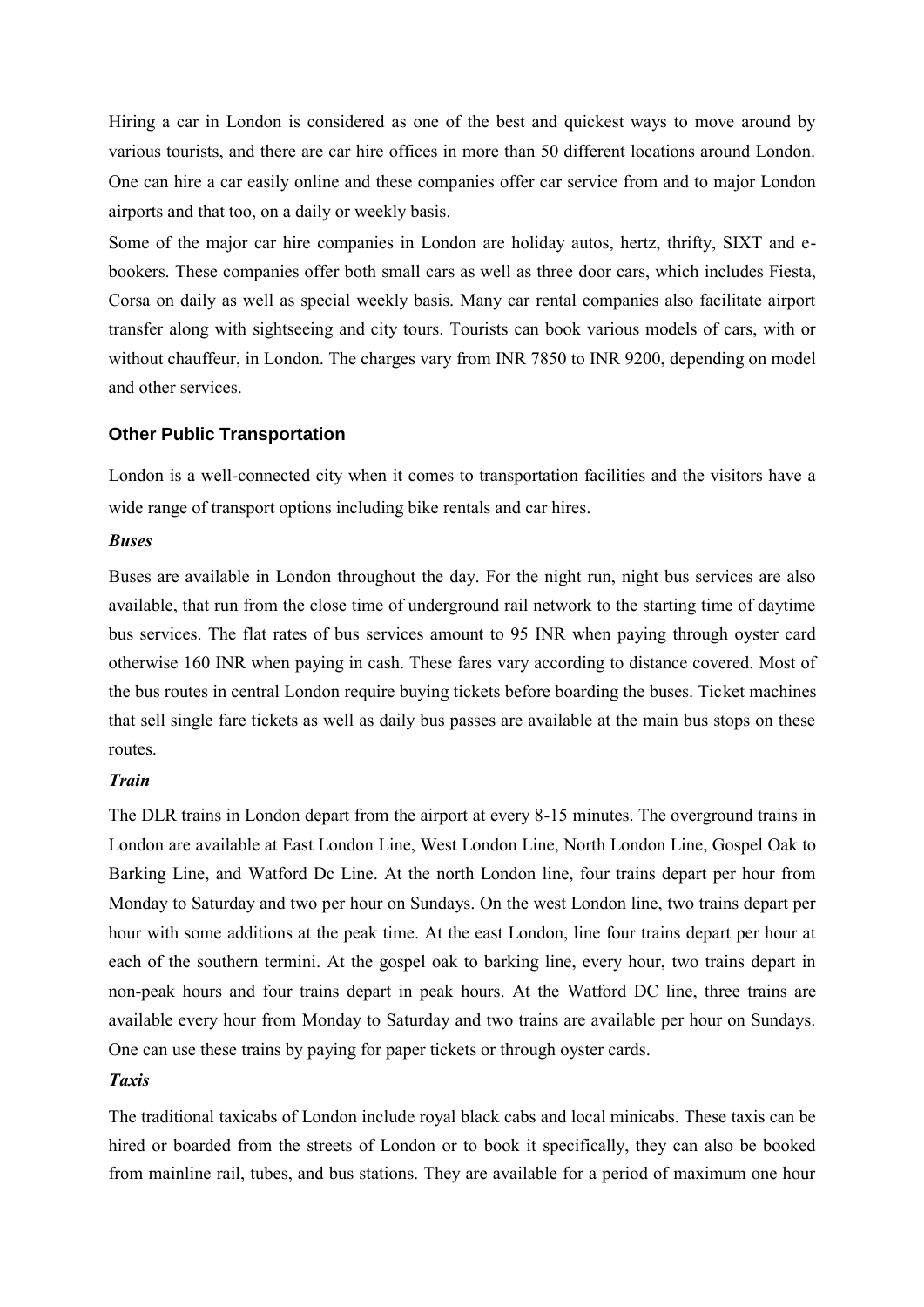and only for a distance for 12 miles with an exception of Heathrow airport taxi ranks that provide taxis for 20 miles journey too. The fares of these taxis start from the minimum rent of INR 160 and rest depends on the distance covered. There is a charge of INR 175 for taking a cab from the Heathrow Airport and an additional charge of INR 146 for booking one on the telephone.

### *Trains*

The DLR trains in London depart from the airport at every 8-15 minutes. The overground trains in London are available at East London Line, West London Line, North London Line, Gospel Oak to Barking Line, and Watford Dc Line. At the north London line, four trains depart per hour from Monday to Saturday and two per hour on Sundays. On the west London line, two trains depart per hour with some additions at the peak time. At the east London, line four trains depart per hour at each of the southern termini. At the gospel oak to barking line, every hour, two trains depart in non-peak hours and four trains depart in peak hours. At the Watford DC line, three trains are available every hour from Monday to Saturday and two trains are available per hour on Sundays.

#### *Others*

Other transportation services in London include the local means of transports such as bike renting and Boat services that one can use to explore the city with little cost. Riverboat services are the best means to avoid traffic and are popular among the locals. One of the service providers is Thames riverboat services.

Other than boat service, hiring a bike is also an option to cut on cost. Many companies here provide mountain bikes in proper condition with deposits varying from INR 7200 to INR 1500. Some of them accept credit cards too. One of such company is the London Bicycle tour company.